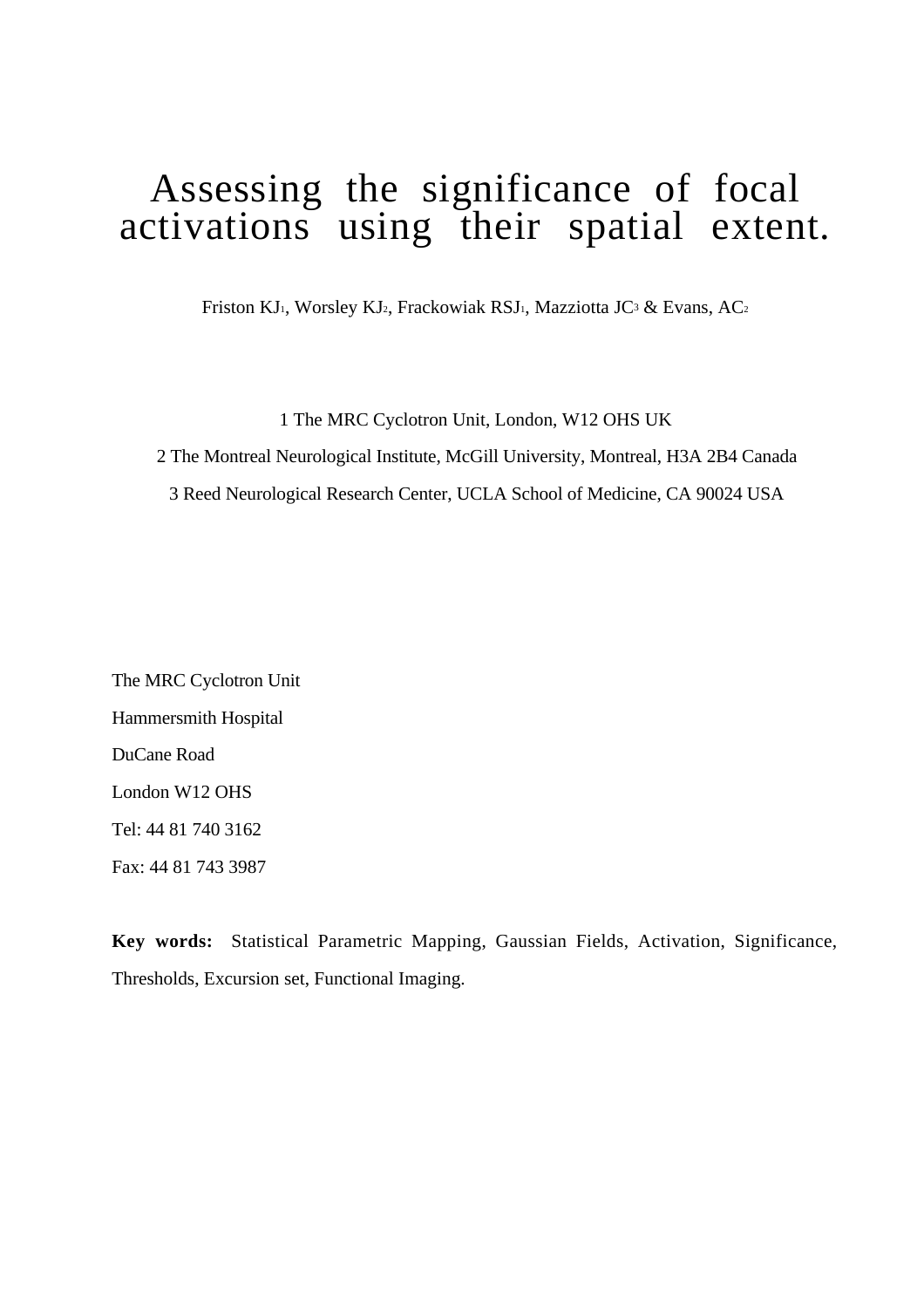# **Abstract**

 Current approaches to detecting significantly activated regions of cerebral tissue use statistical parametric maps, which are thresholded to render the probability of one or more activated regions *of one voxel, or larger,* suitably small (e.g. 0.05). We present an approximate analysis which gives the probability that one or more activated regions *of a specified volume, or larger*, could have occurred by chance.

 These results mean that the detection of significant activations no longer depends on a fixed (and high) threshold but can be effected at any (lower) threshold, in terms of the spatial extent of the activated region. The substantial improvement in sensitivity which ensues is illustrated using a power analysis and a simulated phantom activation study.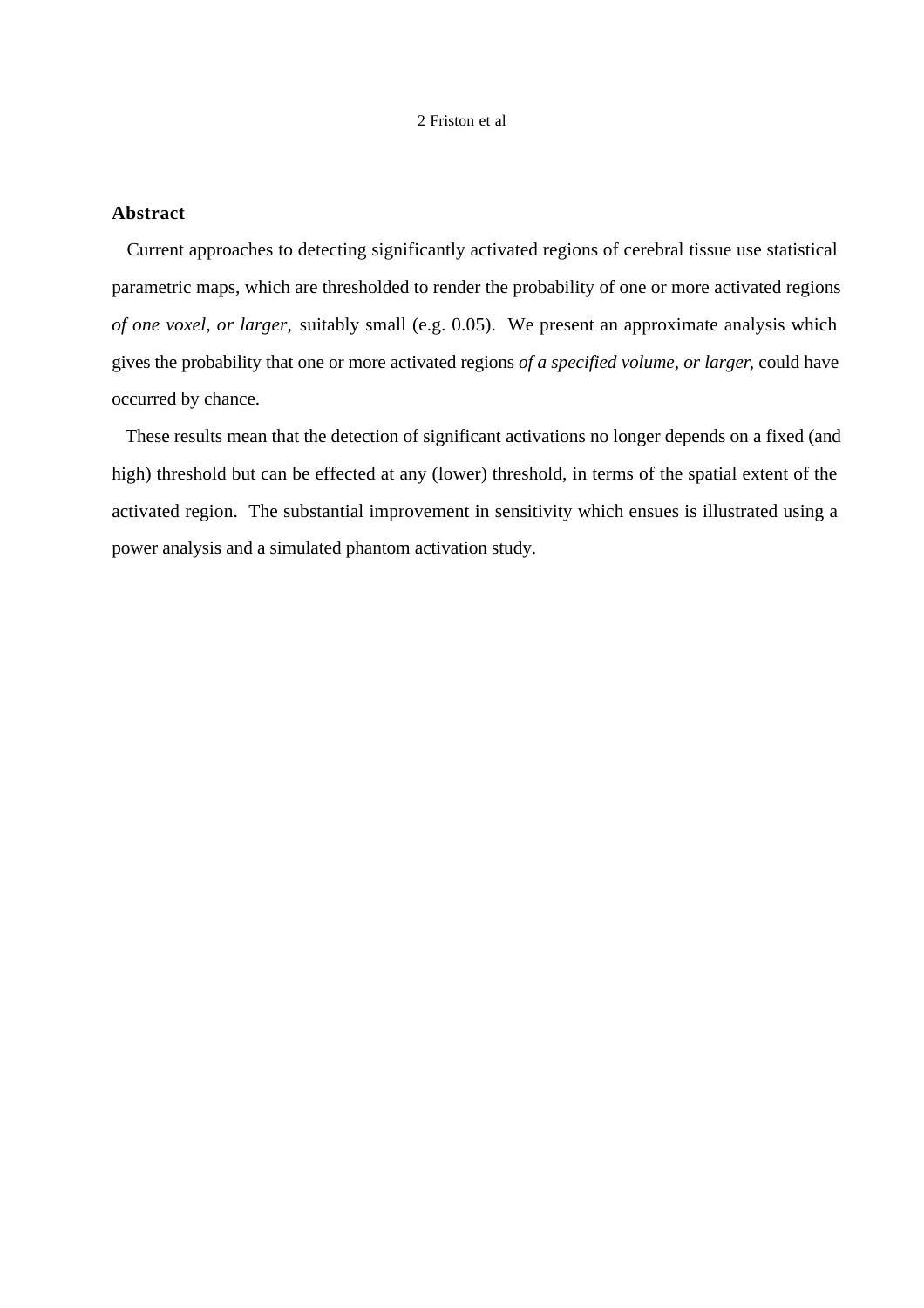# **Introduction**

 Functional images of the brain are, almost universally, compared using some form of statistical parametric mapping. Statistical parametric maps (SPMs) have voxel values that, under the null hypothesis, are distributed according to some known probability density function (Friston et al 1990). The most commonly employed statistics are the Students t (Friston et al 1990, Worsley et al 1992) and the correlation coefficient (e.g. Friston et al 1993).

 Any continuous pdf (probability density function) can be transformed to the Gaussian distribution or z-statistic. If the degrees of freedom of the original distribution are reasonably high the resulting SPM approximates a Gaussian field or SPM(z). The analyzes presented in this paper are therefore restricted to the SPM $\{z\}$ . It should be noted that some exact results for SPM $\{t\}$ , SPM{F} and SPM{ $\gamma_2$ } have now been derived (Worsley 1994). The most common characterization of SPMs involves the identification of significant activation foci. This is achieved by thresholding. The problem of how to correct for the multiplicity of *non-independent* tests implicit in this approach has, in past years, been solved. The solution identifies a threshold such that for a SPM of given size, the probability of obtaining one or more *activation foci of at least one voxel*, by chance, is suitably small (for example 0.05). This approach uses the theory of level crossings in stochastic processes (Friston et al 1991), or the Euler characteristic (Worsley et al 1992), applied to Gaussian processes with a known (or measurable) auto-correlation.

 The threshold identified, using current techniques, takes no account of the spatial extent of an activation. Activation foci are characterized not only by the threshold they reach but also by their spatial topography, for example their shape, spatial relationships to each other and their size. This paper deals only with size or volume. A spatially limited focus is usually considered less 'significant' than a very large one (see Poline & Mazoyer 1993 and Roland et al 1993 for empirical studies in this area). Clearly the detectability of significant foci would be enhanced if the volume of activated tissue was explicitly included when testing the null hypothesis that the activated region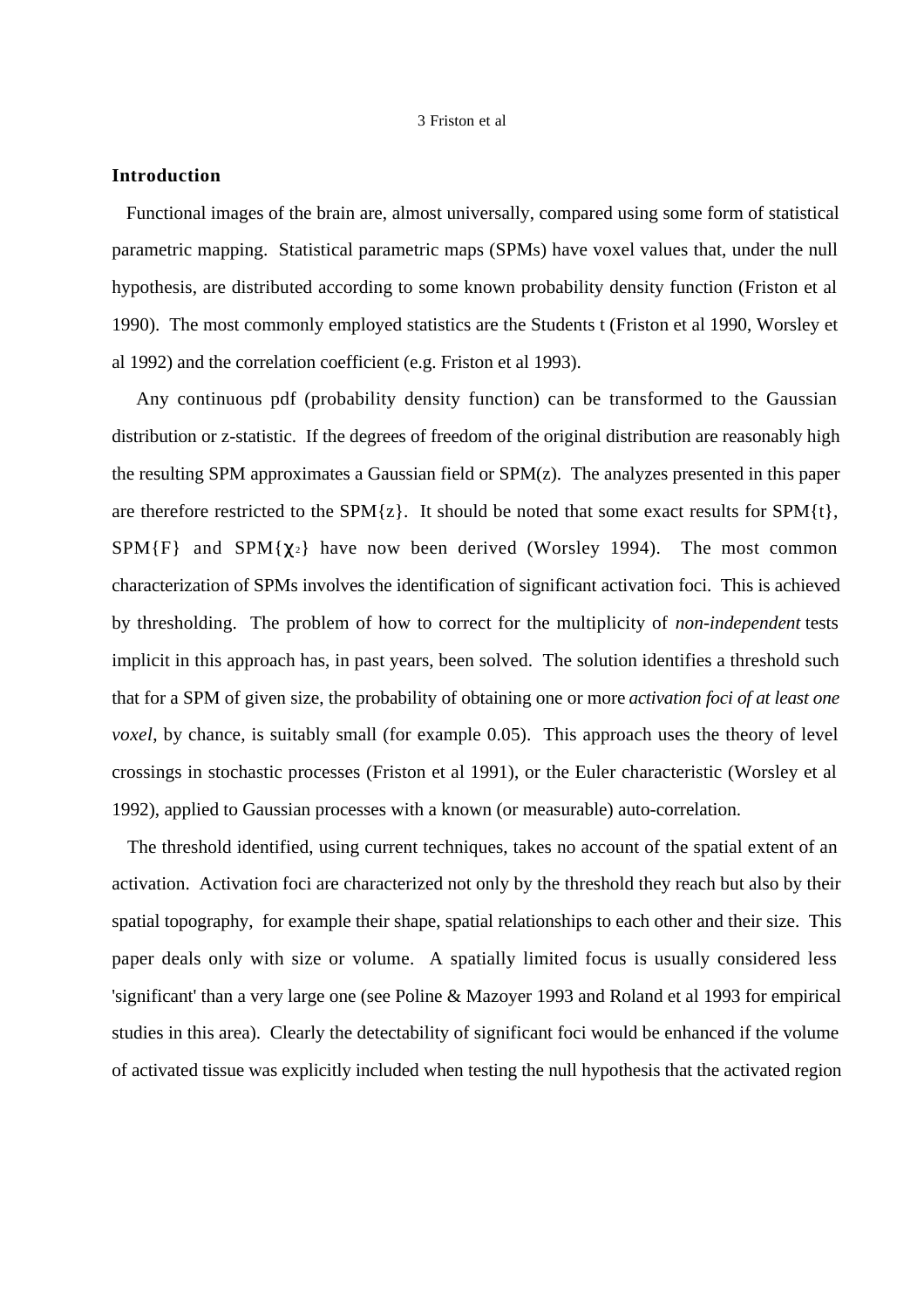could have occurred by chance. More precisely, for any region, one would like to ask: 'Over a SPM of given size, what is the probability of obtaining one or more *activation foci of the same size, or larger, than the one in question?* Another way of looking at this formulation is to compare current approaches, which provide a critical value for the maximum height of a peak, to approach proposed here, which asks "what is the critical value for the maximum size of a focus?". The purpose of this article is to present an approximate analysis of the probability theory that is needed to answer these questions. One important aspect of assessing significance in terms of spatial extent is that the analysis is freed from the arbitrary nature of fixed and high thresholds (in the sense that significance can be assessed at any threshold).

 Below we provide a theory section which defines the problem addressed, the solutions obtained and the implications for detecting changes using a power analysis. We then describe a simple simulated phantom experiment which demonstrates the application, of the theory, to the detection of significant activations. More general applications of the results, to real data, will be deferred until later publications.

## **Theory**

 From a statistical perspective there are three things about a SPM that are of interest: (i) The number (*N*) of voxels above a threshold (the number of voxels in the excursion set which have values greater than a threshold *u*), (ii) the number (*m*) of activated regions (clusters or connected subsets of the excursion set) and (iii) the number (*n*) of voxels in each of these clusters. Each of these numbers has its own probability density function;  $P(N = x)$ ,  $P(m = x)$  and  $P(n = x)$  [in this context  $P(n = x)$  is strictly a conditional probability, given that the region exists =  $P(n = x \mid m \ge$ 1)]. These probability functions provide a fairly complete characterization of the SPM and allow one to address a number of hypotheses.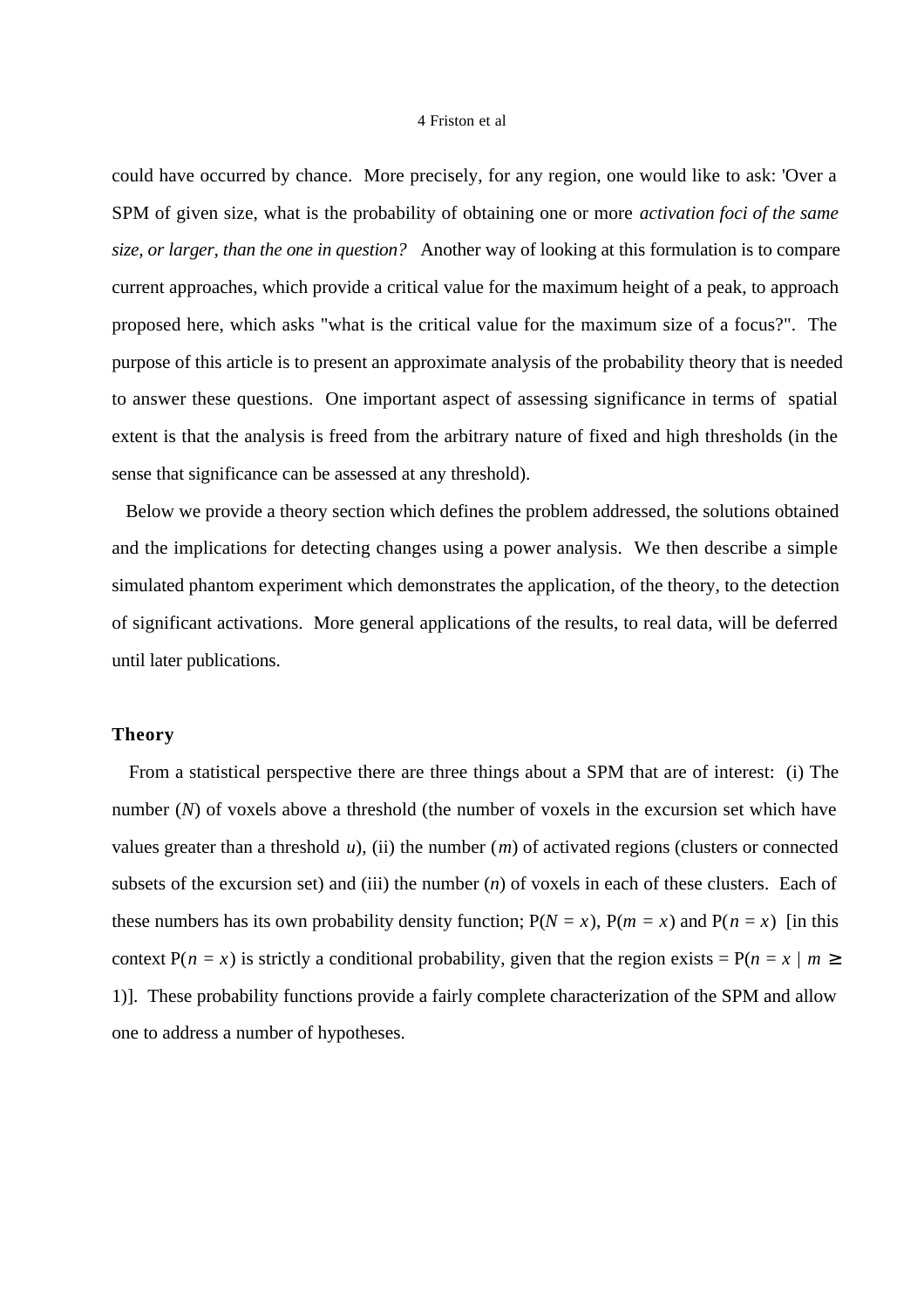In what follows we apply results from the theory of Gaussian Fields to a *D*-dimensional lattice of continuous random variables (a voxelated SPM) by considering it as a good lattice representation of an underlying continuous Gaussian field. Although the parameters *N* and *n* are, in reality, discrete variable (numbers of voxels) they are treated here like continuous measures of volume. The volumes in question are the spatial volume occupied by voxels above a certain threshold (i.e. the number of voxels in a suprathreshold cluster).

 The particular probability we are interested in is: *The probability of obtaining at least one activation with k voxels or more*. This is the same as the *probability that the largest region has k voxels or more* =  $P(n_{max} \ge k)$ , where  $n_{max}$  is the number of voxels in the biggest region. It should be noted that this probability is a more general case of that which is currently used, namely: The probability of getting at least one activation (with one voxel or more) =  $P(n_{max} \ge 1)$ . This is simply equal to the probability of getting at least one region  $P(m \ge 1)$ .  $P(m \ge 1)$  is usually set to 0.05 by choosing an appropriate threshold or critical height (*u*). This threshold is chosen by estimating the expectation or mean of  $m(E{m})$  and using the fact that

$$
P(m \ge 1) \le E\{m\} \qquad 1
$$

tends to equality at high thresholds (Hasofer 1978). An approximate expression for  $E{m}$  was presented in Friston et al (1991) using a somewhat heuristic argument. More exact results will be found in Hasofer (1978) which pertain to the number of maxima. Because at high threshold (*u*) the number of maxima  $(m_{maxima})$  and *m* converge, these expressions should be equivalent (more generally  $m \le m_{maxima}$ ). Subsequently the Euler characteristic ( $\chi$ ) has been used as an estimate of E{*m*} (Worsley at al 1992). Again the Euler characteristic and m converge at high *u* (more generally  $\gamma \leq m$ ). The Euler characteristic is more amenable to mathematical analysis than the number of maxima.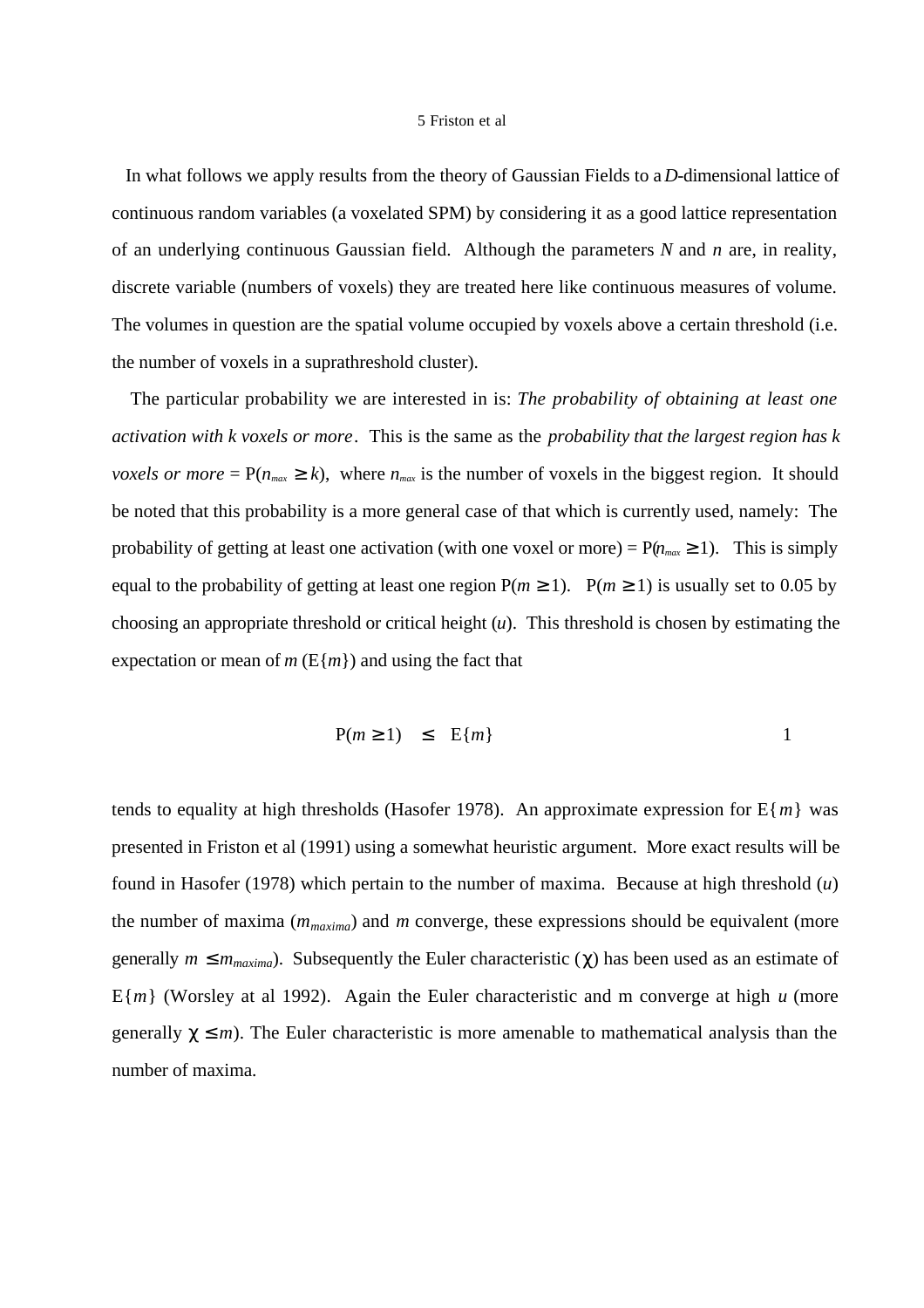The problem addressed in this article is how to estimate  $P(n_{max} \ge k)$  and therein obtain a critical threshold *for volume*. To do this one needs to know both the probability of obtaining an arbitrary number of regions  $P(m = x)$  and the probability that these regions have less than *k* voxels  $P(n < k)$ . Unfortunately, in the context of Gaussian processes, there are no exact results for these probabilities. However, using a less formal analysis one can estimate the probability density functions using what is already known.

 In the next three sections we introduce expressions for the expectations and probability density functions of *m* and *n* and combine these results to give the final expression for  $P(n_{max} \ge k)$ . In brief, we use a Poission form for  $P(m = x)$  and a standard approximation for its expectation (Hasofer 1978; Adler 1981). The pdf for  $P(n = x)$  uses an earlier observation (Nosko 1969a) that  $n_{2D}$  has an exponential distribution, in conjunction with the above result for  $E{m}$ .

## *Expectations of N, m and n*

The three variables *N*, *m* and *n* have expectations which are related:

$$
E\{N\} = E\{m\}.E\{n\} \qquad 2
$$

The expectation of *N* is known exactly because of the Gaussian univariate assumptions and is simply the appropriate integral under the normal distribution or error function  $\Phi(.)$  (see Friston et al 1990). As mentioned above we already know the approximate expectation of *m*. For any threshold *u* the expectations for a *D*-dimensional process of volume *S* are given by:

$$
E\{N\} = S \cdot \Phi(-u) = S \int_{u} (2\pi)^{1/2} e^{-x^2/2} dz
$$
 3

$$
E\{m\} \approx S \ (2)^{-(D+1)/2} \ W^{D} \ u^{D-1} \ e^{-u^{2}/2} \ (Hasofer 1978) \ 4
$$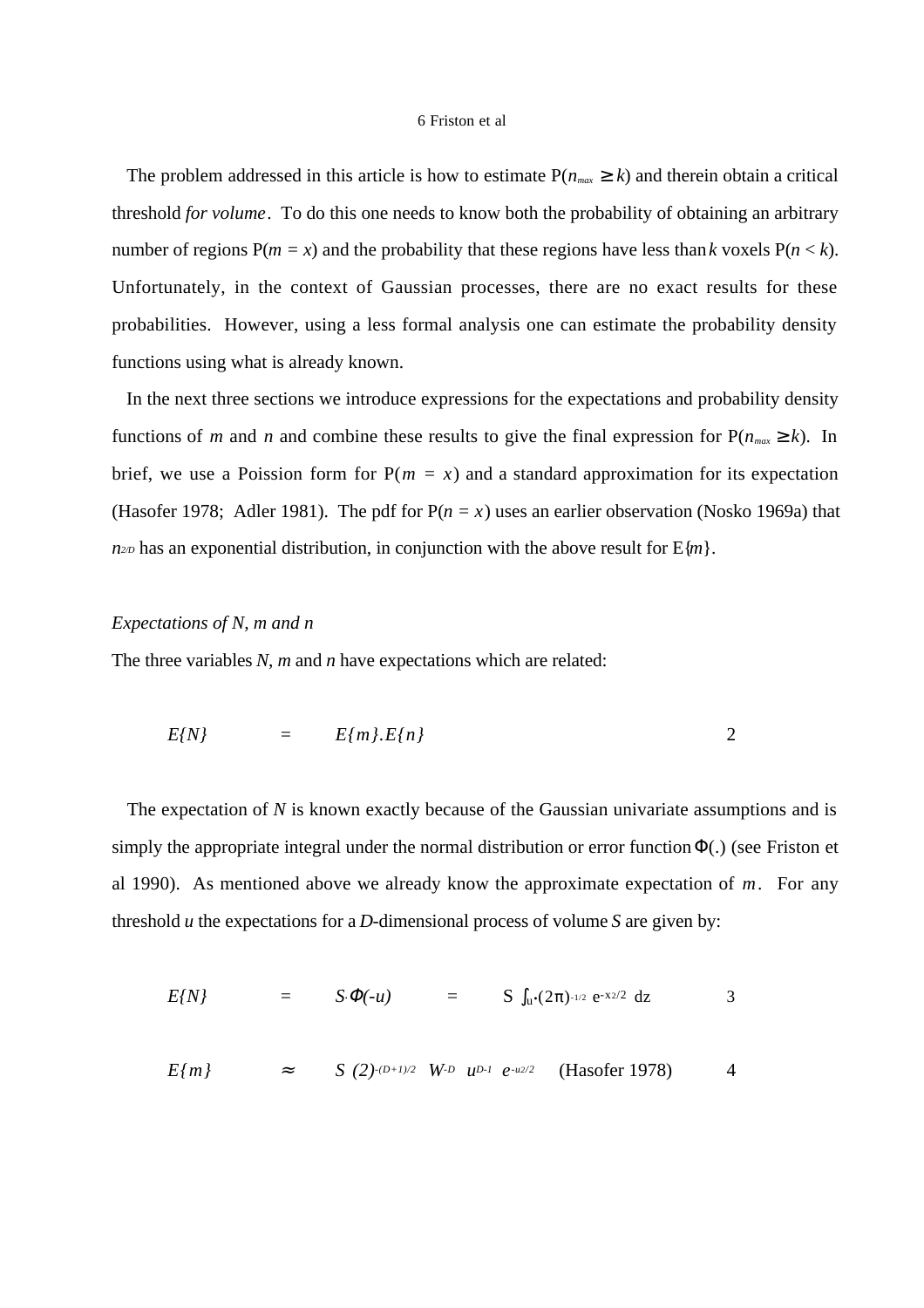$$
E\{n\} = E\{N\} / E\{m\}
$$
 5

*W* is a measure of smoothness and is related to the full width at half maximum (FWHM) of the SPM's "resolution". Equivalently *W* is inversely related to the number of "resolution elements" or Resels  $(R)$  that fit into the total volume  $(S)$  of the *D*-dimensional SPM.  $(R = S/FWHM<sub>D</sub>)$ . More exactly, let SPM<sub>i</sub> be the voxel value of the SPM as a function of the ith coordinate and similarly let  $\rho_i$  be the spatial autocorrelation of the SPM as a function of the *i*th coordinate,  $i = 1...D$ . Then:

$$
W = \prod_{i=1}^{D} \text{Var}\{\text{SPM}_{i} \mid \}_{-1/(2D)} = \prod_{i=1}^{D} [-\rho_{i}''(0)]_{-1/(2D)} \qquad \qquad 6
$$

where ' denotes the derivative (see Friston et al 1991 and Worsley et al 1992). If the point spread function (convolved with any pre-processing filters) has a Gaussian shape with full width at half maximum FWHM<sub>1</sub> .... FWHM<sub>D</sub> in each of the *D* coordinate directions then it can be shown (Friston et al 1991 and Worsley et al 1992) that $W = FWHM/\sqrt{(4\log_e 2)}$  where:

$$
\text{FWHM} \quad = \quad \prod_{i=1}^{D} \text{FWHM}_{i^{1/D}} \tag{7}
$$

 In practice *W* can be determined directly from the effective FWHM (if it is known) or estimated *post hoc* using the measured variance of the SPM's first partial derivatives according to eqn(6) (see Friston et al 1991 and Worsley et al 1992 for discussion and validation of this characterization of smoothness).

## *Approximate expressions for*  $P(m = x)$  *and*  $P(n = x)$

 $P(m = x)$  has been shown, in the limit of high thresholds, to have a Poisson distribution (Adler 1981 Theorem 6.9.3 page 161). A Poisson distribution is intuitively sensible, in the sense one can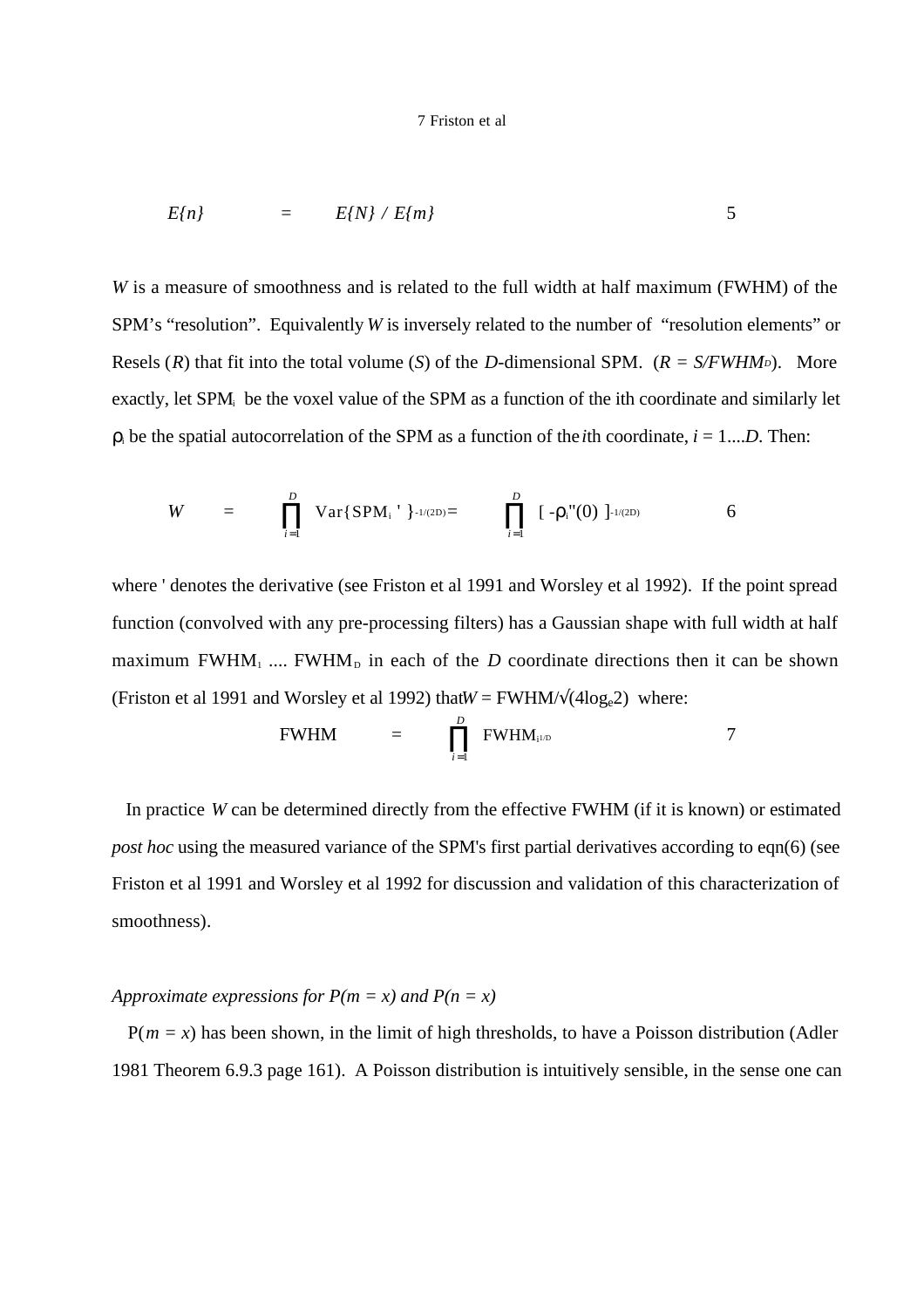regard the centers or maxima of activated regions as multidimensional point processes with 'no memory'. In other words when passing through the SPM maxima are encountered in much the same way as radioactive decay events occur in time:

$$
P(m = x) \qquad \approx \qquad 1/x! \quad E\{m\}^x \quad e^{-E\{m\}}
$$

Asymptotic results for the distribution and expectation of  $n_{2D}$  have been given by Nosko (1969a; 1969b; 1970) and are reported by Adler (1981), page 158. They show that for large thresholds *n2/D* has an exponential distribution with expectation:

$$
E{n_{2D}} = \frac{2\pi W^2}{u^2 \Gamma(D/2+1)^{2/D}} \tag{9}
$$

or equivalently:  $E\{n\}$   $\approx$   $\frac{(2\pi)^{D/2} W^D}{P}$ *W u* 10

 A simple way to derive these equations is provided at the end of this section, for the interested reader. Unfortunately eqn(10) is not robust at lower thresholds and substantially over-estimates  $E{n}$  when compared to estimates based on eqn(5), or indeed empirical simulations (see below). Figure 1 illustrates this point by plotting the percentage over-estimation against threshold  $(u)$ . This is important because we want to apply the approximations at relatively low thresholds. To obtain a better approximation for  $P(n = x)$  we use the following device: Assume a form for  $P(n = x)$  which is asymptotically correct and determine the parameters of the distribution by reference to its known moments. The form of  $P(n = x)$  we assume is:

$$
P(n = x) \qquad \approx \qquad \frac{2\beta}{D} x^{2/D-1} e^{-\beta x^{2/D}}
$$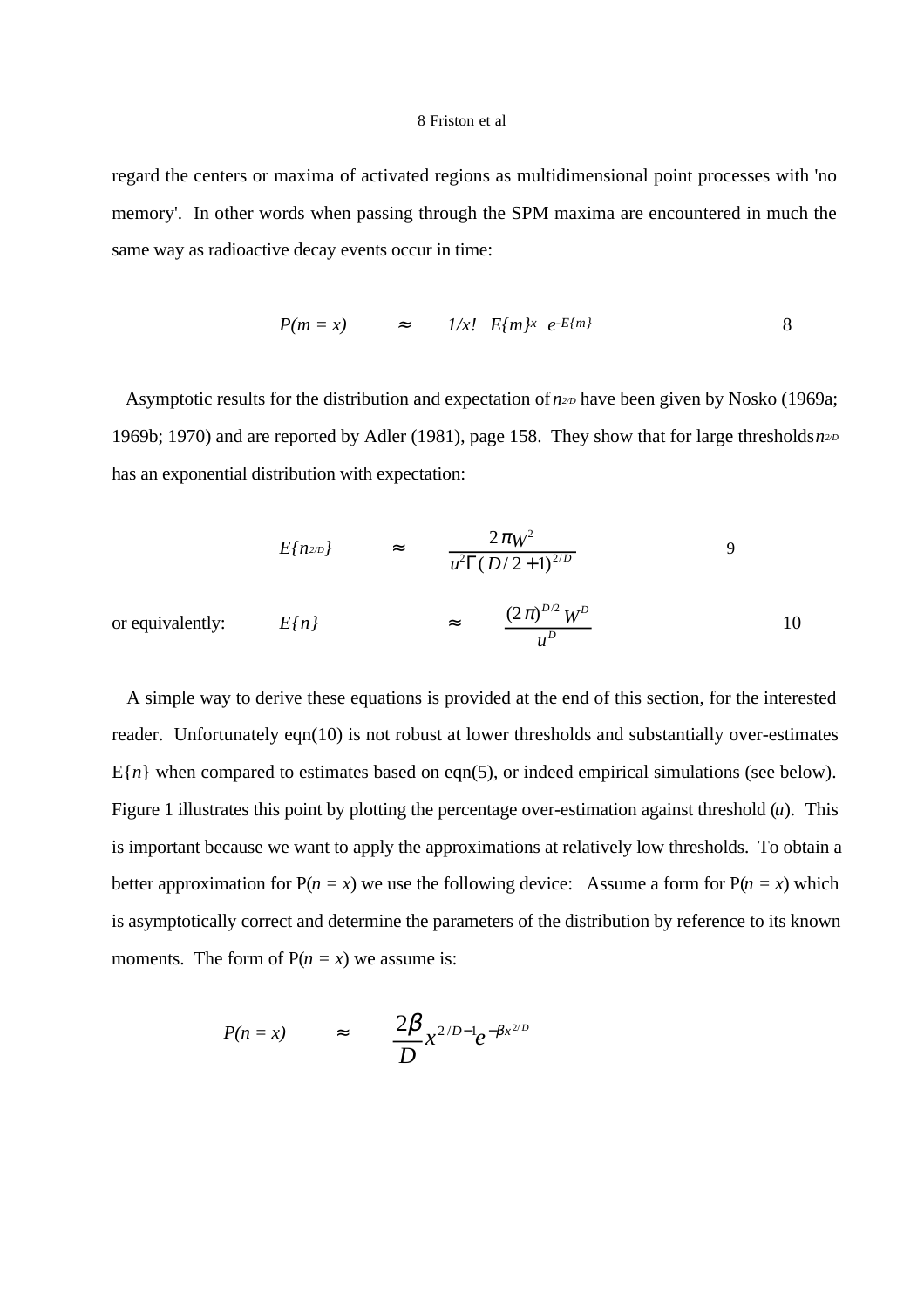or: 
$$
P(n \ge x) \approx e^{-\beta x^{2/D}}
$$
 11

By a simple change of variables it is easy to show that  $n^{2D}$  is exponentially distributed with an expectation E{ $n^{2/D}$ } = 1/β. Similarly the expectation of *n*, E{ $n$ } =  $\Gamma(D/2 + 1)$ .  $\beta$ - $D/2$ .  $\beta$  is determined according to the expression for  $E{n}$  in eqn(5):

$$
\beta = [\Gamma(D/2+1).E\{m\}/E\{N\}]^{2/D} \qquad 12
$$

In summary we have approximate expressions for both  $P(m = x)$  and  $P(n = x)$ . These approximations allow us to estimate  $P(n_{max} \ge k)$ .

 In fact the difference between Nosko's result and the conjecture adopted here is relatively simple (but not necessarily small - see Figure 1), and is resolved by using a standard approximation for the error function Φ(.) that works for (*and only for*) high thresholds:

$$
\Phi(-u) \qquad \approx \qquad \frac{e^{-u^2/2}}{u\sqrt{2\pi}} \tag{13}
$$

Substituting this into eqn(3), the expression for  $E\{N\}$  and expanding eqn(5)  $E\{n\} =$ E{*N*}/E{*m*} gives the limiting value of E{*n*} which is given by eqn(10). Recalling that E{*n2/D*} =  $1/\beta$  [eqn(11)], the same substitution can be used to verify eqn(9) using the expression for β eqn(12).

## *Estimating*  $P(n_{max} \geq k)$

To calculate  $P(n_{max} \ge k)$  we simply compute one minus the probability that all *m* regions have less than *k* voxels, times the probability of getting *m* regions. These probabilities are summed over all possible values of *m*: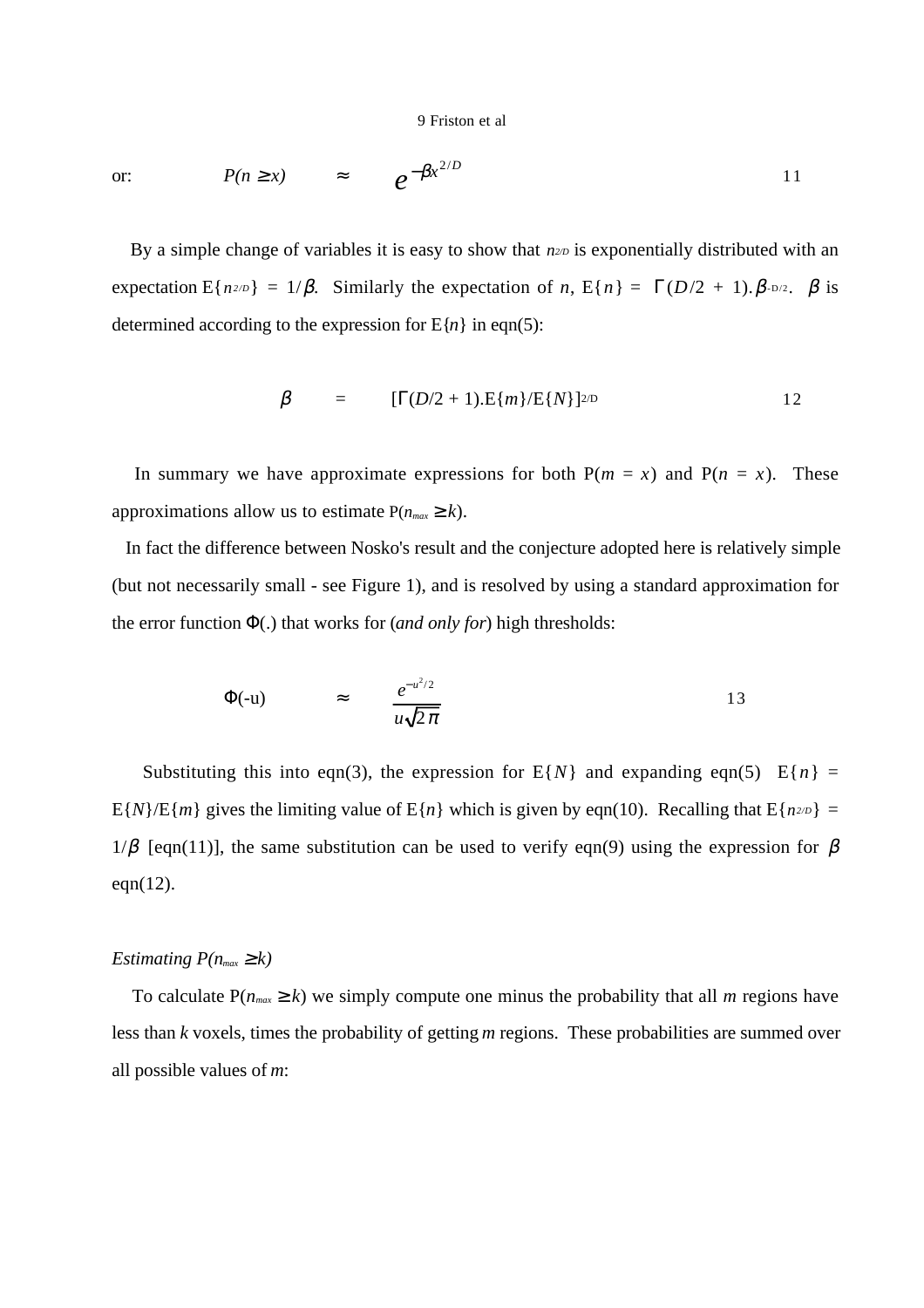$$
P(n_{max} \ge k) = \sum_{i=1}^{\infty} P(m = i) \cdot [1 - P(n < k)i] = 1 - e^{-E\{m\}} \cdot P(n \ge k)
$$
  
= 1 - exp(-E\{m\} \cdot e^{-\beta k\_{2D}}) 14

In the limiting case of small  $E{m}$ , or high threshold,  $P(n_{max} \ge 1) \approx E{m}$  [note  $P(n \ge 1) = 1$ ]. This special case is precisely the one adopted in current approaches (Friston et al 1991 and Worsley et al 1992).

 Eqn(14) gives an estimate of the probability of finding at least one region with *k* or more voxels in an SPM. For any fixed value of  $P(n_{max} \ge k)$  there are a whole family of activation foci with an equally improbable chance of occurrence. The interaction between threshold (*u*) and volume (*k*) is demonstrated in Figure 2 which plots the iso-probability contours of  $P(n_{max} \ge k)$  for a 2dimensional SPM with 128<sup>2</sup> pixels (2 dimensional voxels) and  $FWHM = 9.42$ . It can be seen that a region of one or more pixels at a threshold of ∼3.9 is as "improbable" (p = 0.05) as a focus with 60 or more pixels at a threshold of ∼3. This is very important from the perspective of detecting regions of cerebral activation: Although a spatially extensive region of activation may not necessarily reach a high threshold (e.g. 3.9), it may be significant (at  $p = 0.05$ ) if assessed at a lower threshold (e.g. 3). This is the application of the above results we pursue in this article.

## *Choice of threshold - a power analysis*

The question we address here is how to choose the threshold  $(u)$ . The optimum threshold should maximize sensitivity. In this section we derive an approximate expression for the sensitivity to a 'random' signal. We then demonstrate how the sensitivity, or power, depends on an interplay between the shape of the signal and the threshold used. Roughly speaking our results will show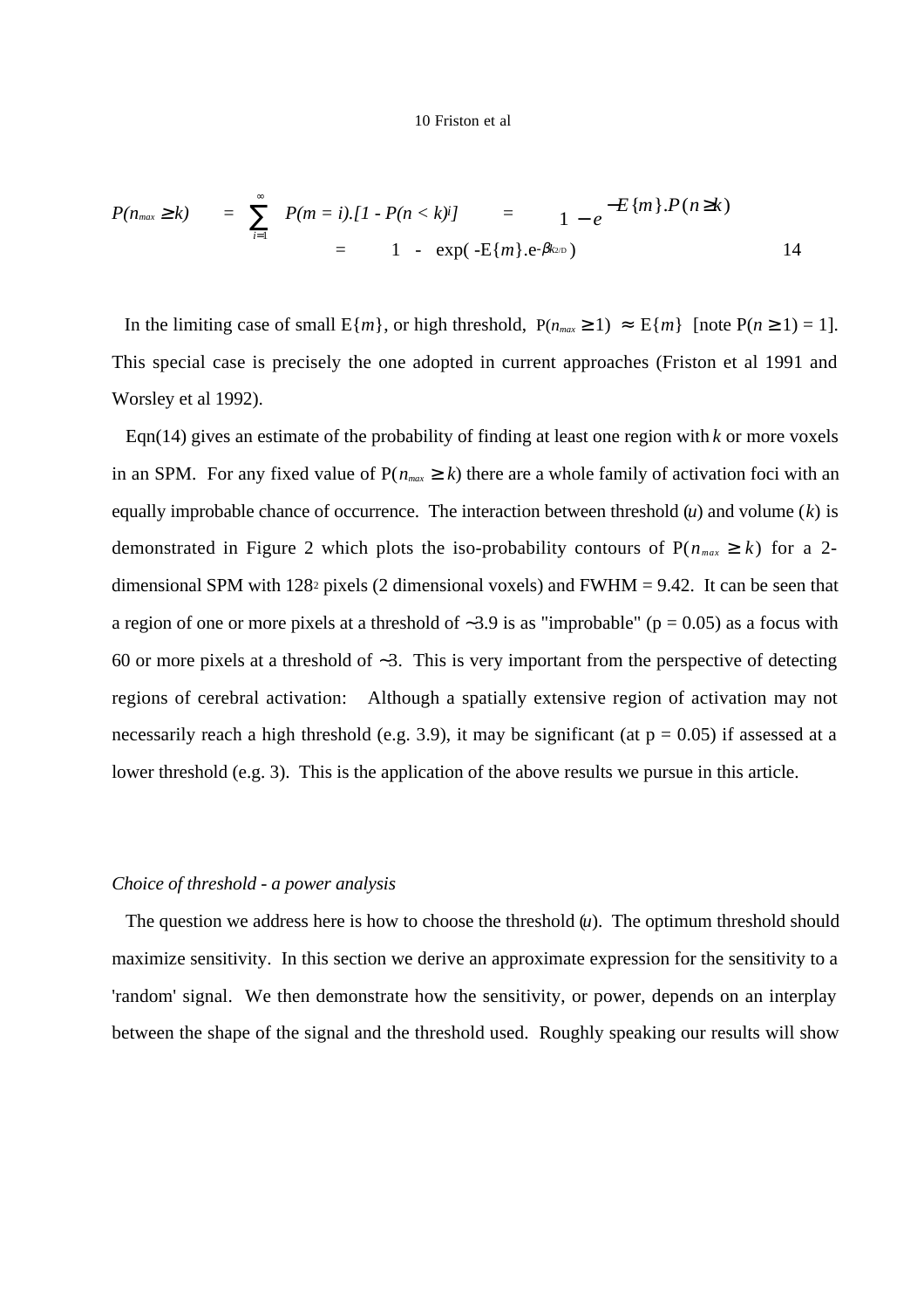that broader signals are best detected by low thresholds and that sharp focal signals are best detected by high thresholds.

 We now give details. Suppose the 'signal' resembles Gaussian kernels or foci, of random height, distributed continuously throughout the SPM. The shape of the signal is characterized by the width (*f*) of these foci expressed in units of *W*. This signal can be modeled by a continuous ensemble of kernels with randomly distributed heights, or equivalently by convolving an uncorrelated random process with a 'kernel' of the same height. The resulting signal will be a Gaussian process of smoothness *f.W*. Although this form of signal was chosen for theoretical convenience, it is not an unreasonable model of distributed physiological signals in the brain. Following convolution with the point spread function (and any pre-processing filters) the resolution of the signal will be  $W.\sqrt{(1 + f_2)}$ . Let the convolved signal have a standard deviation  $\sigma$ , where  $\sigma$  corresponds to the amplitude of the measured signal. Note that  $\sigma$  characterizes the amount of *measured* signal not the underlying physiological signal (which would be subject to partial volume effects if *f* was small).

 Power is the probability of getting at least one true positive, while using criteria that protect against false positives. The power at a particular threshold can be estimated with the probability of detecting at least one 'signal' using a critical region size  $(k_{\alpha})$  such that  $P(n_{max} \ge k) = \alpha$ , where  $\alpha$  is suitable small, say 0.05.  $k_{\alpha}$  is found by inverting eqn(14):

$$
k_{\alpha} \approx \left[ \log( -\mathcal{E}\{m\}/\log(1-\alpha) \, )/\beta \, \right]^{D/2} \tag{15}
$$

A small table of  $k_{\alpha}$  is provided as a reference for anyone wishing to duplicate our calculations (Table 1). This size criterion  $k_{\alpha}$ , at threshold  $u$ , is now applied to the process representing noise plus signal. This process will have zero mean and variance  $1 + \sigma^2$ , which means the original threshold  $u$  is effectively: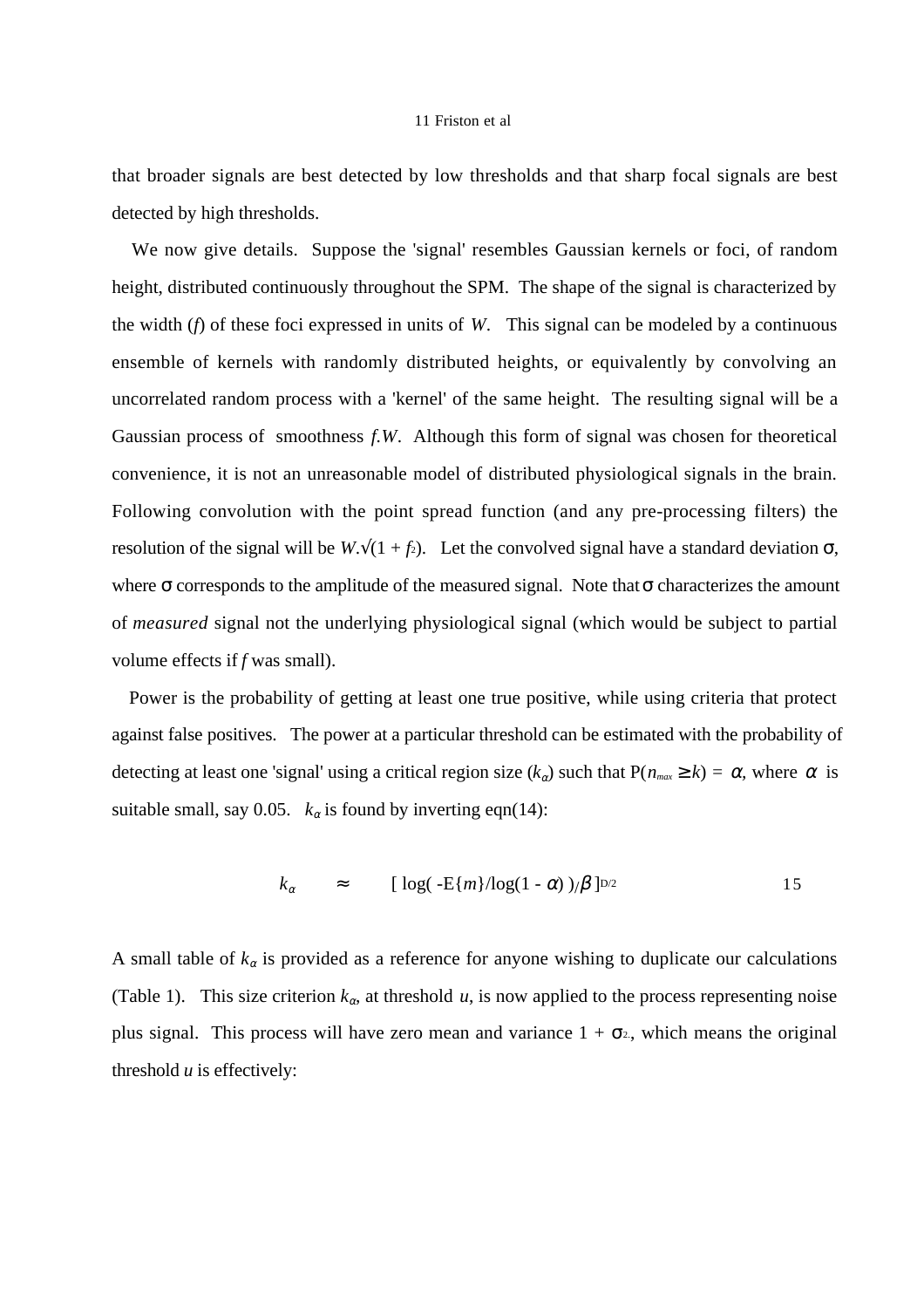$$
u^* = u/\sqrt{1+\sigma^2} \qquad \qquad 16
$$

The process with signal will itself be a smooth Gaussian field with an effective resolution (*W*\*),

$$
W^* = W \cdot \sqrt{\frac{1+\sigma^2}{1+\sigma^2/(1+f^2)}}
$$
 17

The validity of eqn(17) is easily established by deriving the auto-correlation function of the signal plus noise, in terms of *W*, and using eqn(6). The expectations of *N* and *n* for signal plus noise  $(E{N}^*$  and  $E{m}^*)$  are given by substituting  $W^*$  and  $u^*$  in eqn(3) and eqn(4).  $\beta^*$  is similarly derived according to eqn(12). The probability of getting at least one region bigger than  $k_{\alpha}$  in the new process is given by eqn(14). Because this region is unlikely ( $p \le \alpha$ ) to be due to the noise component, one can interpret the result as the probability of getting at least one true positive. Therefore, on substituting the above:

power = 
$$
1 - \exp[-E\{m\} * . \exp(-\beta * k_{\alpha}^{2/D})]
$$
 18

 The results of this sort of analysis are presented graphically in Figure 3 which shows how power depends on threshold and region size for a three dimensional search volume of 65536 voxels with FWHM = 6.12,  $\sigma$  = 0.7 and a false positive rate  $\alpha$  = 0.05. It can be seen that for  $f$  < 0.7 (the underlying signals are narrower than 70% the resolution of the SPM) then *power increases with threshold,* so that the most powerful test is just that based on the maximum value at a voxel, as advocated by Friston et al (1991) and Worsley et al (1992). If *f* > 0.7 (the activated region is broader than 70% of the resolution) then power increases as the *threshold is lowered*. It should be born in mind that the results presented here are only good approximations for large thresholds, so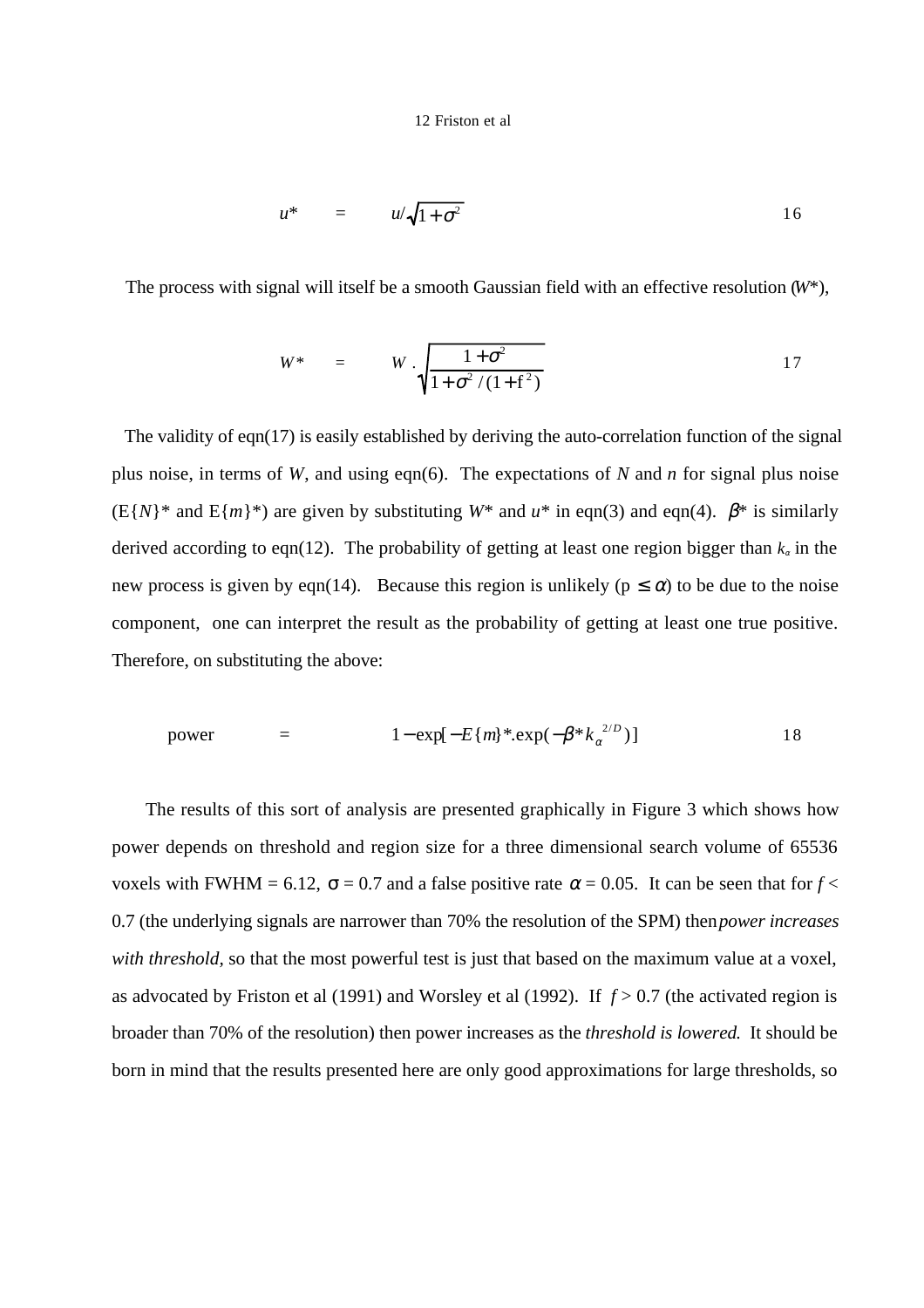it seems prudent to keep the thresholds high enough for the p values to remain valid. Our simulations (see below) suggest that the approximations hold reasonably well for thresholds as low as 2.4.

## *Empirical verification of the pdfs*

 This section presents an empirical validation of the above results. This is necessary because the expressions introduced depend on a number of approximations and should be regarded as (mathematically) rough estimates, especially at lower thresholds.

We present 1-, 2- and 3-dimensional simulations to assess the adequacy of eqn(8) and eqn(11) to describe  $P(m = x)$  and  $P(n = x)$  and to validate eqn(14), the expression for  $P(n_{max} \ge k)$ . The 1dimensional simulations used processes with 4096 voxels (*S* = 4096), a smoothness (FWHM) of 9.4 and a threshold (*u*) of 2.6. The 2-dimensional simulations used processes with 256 x 256 pixels, FWHM = 9.2 and  $u = 2.58$ . The parameters for the 32 x 32 x 64 voxel 3-dimensional simulated processes were FWHM = 5.7 and  $u = 2.8$ . For each of the three simulations, 10<sup>4</sup> realizations were created using uncorrelated Gaussian processes, which were convolved with (1, 2 or 3 dimensional) Gaussian kernels. The FWHM given above are based on *post hoc* empirical estimates of *W* using eqn(6). For each realization, the number of supra-threshold regions (*m*), the numbers of voxels in each region (*n*) and the size of the largest region ( $n_{max}$ ) were recorded. Using this data we compared the empirical and theoretical estimates of  $P(m = x)$ ,  $P(n = x)$  and  $P(n_{max} \ge k)$ .

 The agreement between the empirical (dotted lines) and theoretical (solid lines) distributions is evident (Figure 4 - 1 dimensional, Figure 5 - 2 dimensional and Figure 6 - 3 dimensional). In all simulations the agreement is particularly good for large clusters of voxels. Note that the values of  $P(n_{max} \ge k)$  are too conservative in the one dimensional case. However at higher dimensions they cannot be distinguished from the empirically determined values.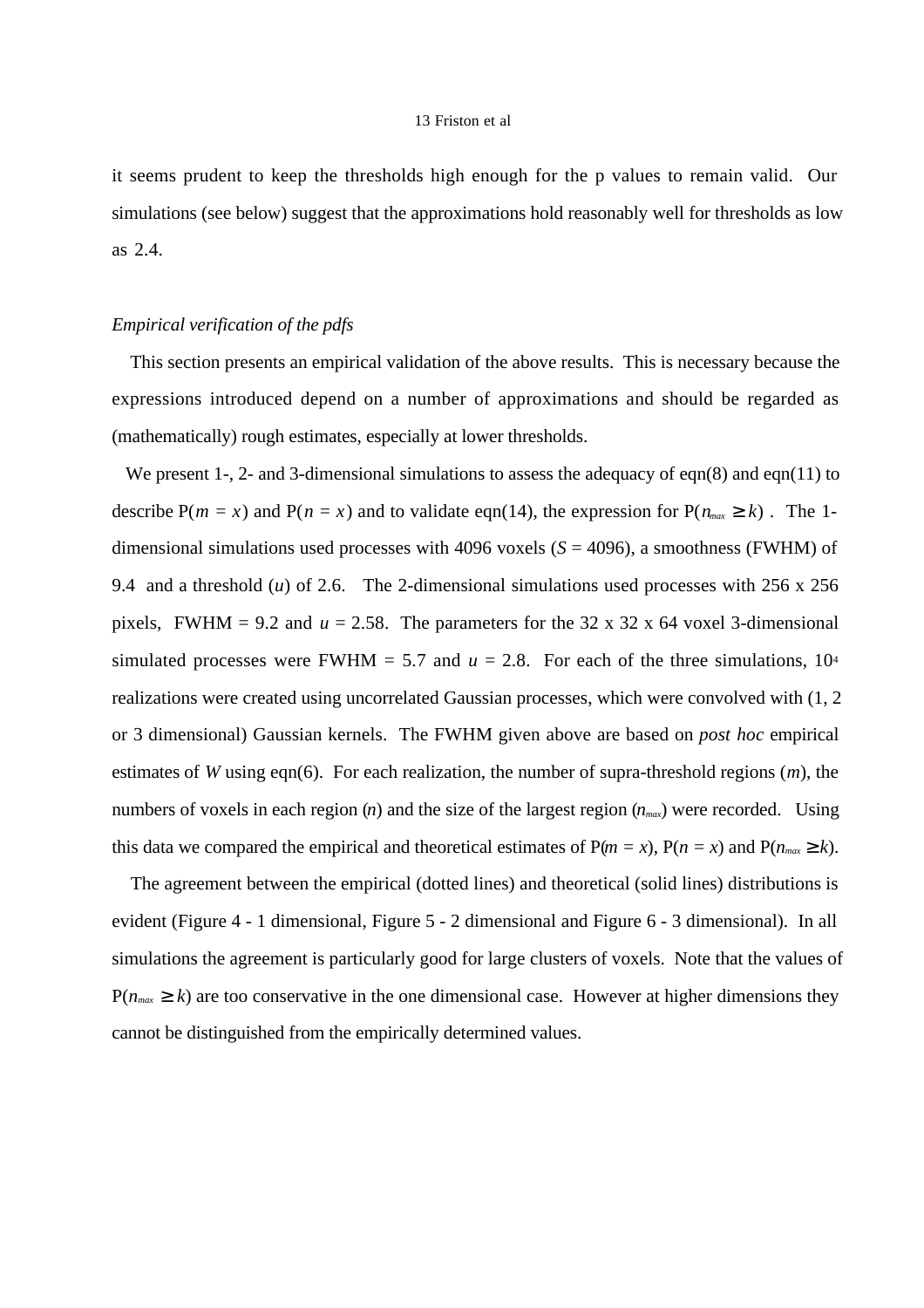The small discrepancies between the empirical and theoretical distributions may derive from a number of sources: (i) Many of our approximations are only asymptotically true, in the limit of high thresholds. (ii) The effect of using discretized processes (voxels). (iii) The fact our simulated process were not 'very large' and had edges.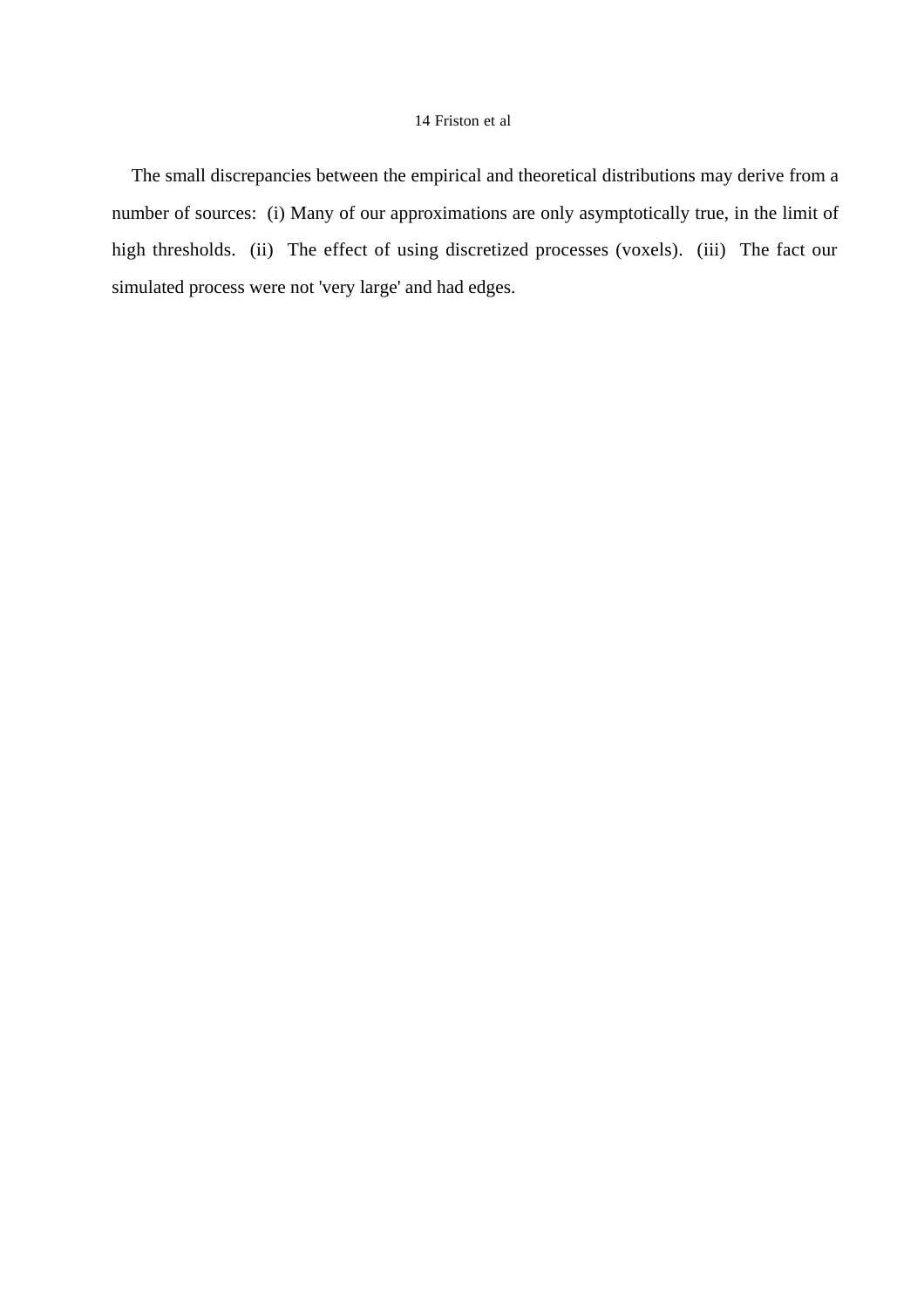#### **Simulated Phantom experiments**

 To provide a concrete and clear illustration of how these equations can be applied to detecting activation foci we performed a simulated phantom activation study. We compared two images from a phantom, 108 pixels in diameter, with 6 circular wells. In the *baseline* condition the wells contained the same activity as in the main body of the phantom. This background activity was 100 counts per pixel. The counts per pixel in a typical human study are about 6 - 12, therefore the simulated images can be thought of as coming from about 10 subjects. In the *activation* phantom the wells contained activity which was 10% higher than the background. The wells increased in size with diameters of  $W.(2 + i)/\sqrt{2}$ , where *j* ran from 1 to 6. The smallest well was therefore about the size of the FWHM and subject to partial volume effects.

 Matrix manipulations and computations were performed in Matlab (MathWorks Inc. Sherborn MA, USA). The 128x128 voxel baseline and activated images were constructed assuming Poisson counting statistics (variance equal to mean activity) and a Gaussian point spread function with  $\sigma$  = 3. The simulated resolution corresponded to a FWHM of 7.06 pixels. Figure 7 (top) shows the two images. The baseline and activated images were subtracted and scaled to unit variance. Figure 7 (bottom) shows the subtraction image and the underlying signal (signal from the wells following convolution). The significance of the 6 activation foci were assessed using two methods:

(i) A threshold was applied to the normalized difference image according to current approaches, which rendered  $P(m \ge 1) = P(n_{max} \ge 1) \approx 0.05$ . In this instance the threshold was 4.108. This analysis only detected the three largest activation foci. The results of this conventional and high thresholding are shown in Figure 8 (left).

(ii) The normalized difference image was thresholded at a much lower and arbitrary level (2.8). The significance of each focus was assessed with the  $P(n_{max} \ge k)$  calculated using eqn(14). The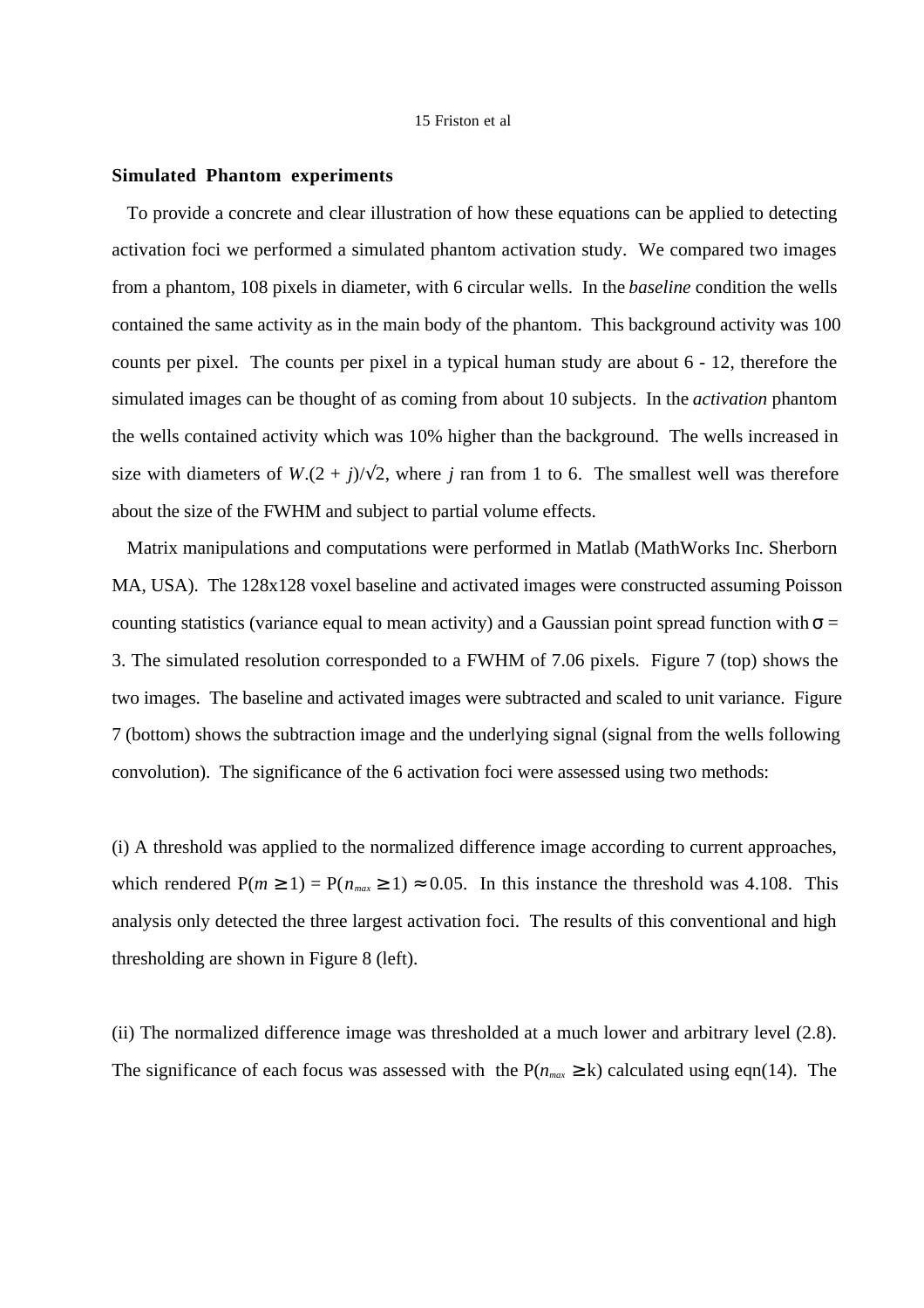results of this analysis are shown in Figure 8 (right). Although detected, the smallest focus is not significant  $[P(n_{max} \ge k) = 0.75]$ . Indeed something this size or bigger would occur at least once on about 75% of occasions by chance. The second smallest focus had a  $P(n_{max} \ge k)$  of 0.17. The remaining 4 foci were found to be highly significant.

 These results demonstrate a substantial increase in sensitivity to actual change when the activation topography is taken into account. This approach frees the analysis of significant focal change from the arbitrary nature of high thresholds.

 The configuration of activation foci we chose to report here is rather arbitrary. We obtained equivalent results with simulated activation foci of constant shape but varying intensity and using combined differences in size and intensity.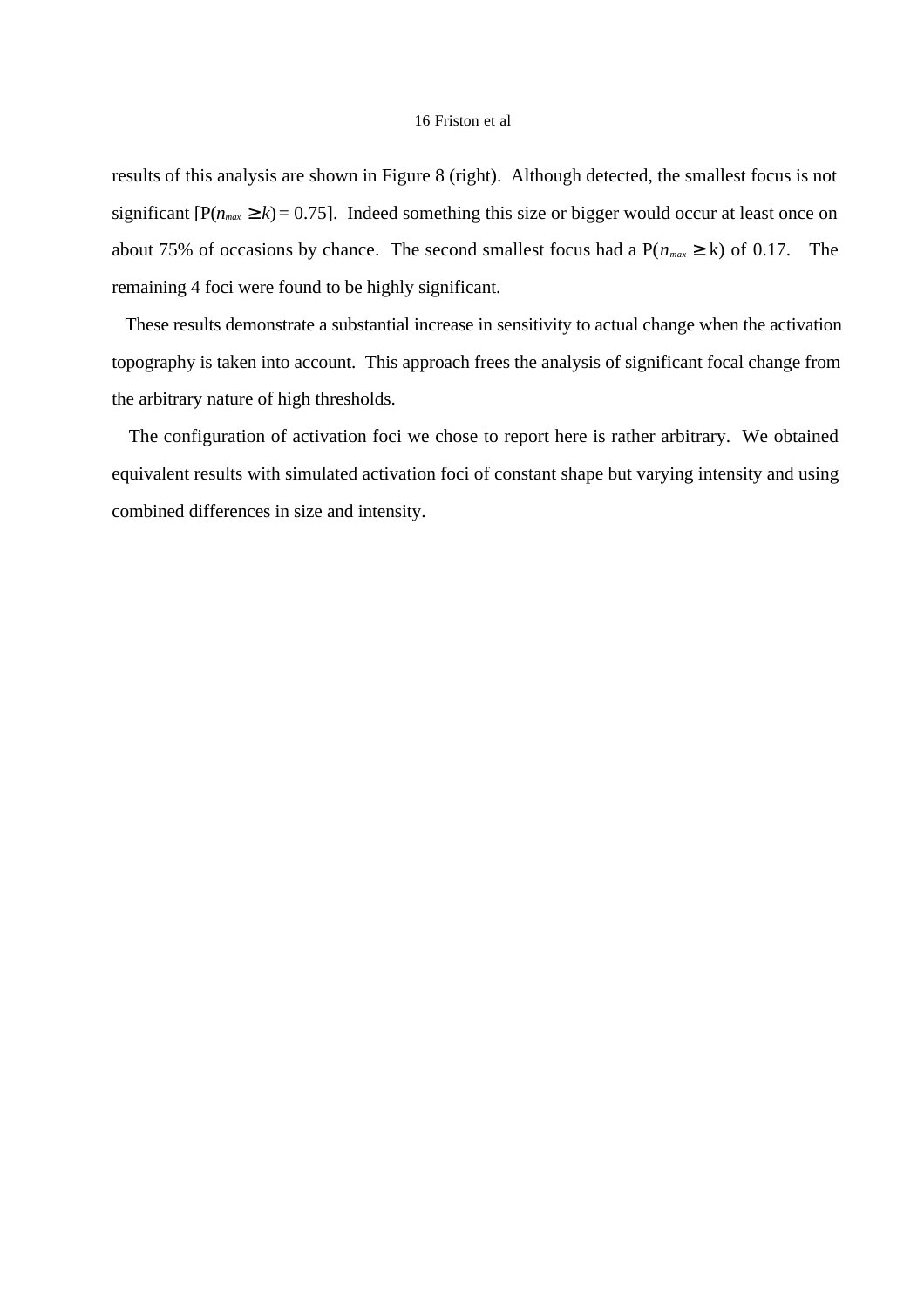# **Discussion**

We have used approximate expressions for the probability density functions of (i) the number of regions above threshold and (ii) the number of voxels in each region. This characterization of Gaussian processes is rough but fairly complete and allows a significant advance in the detection of activation foci in SPMs. Previous approaches have taken an activation focus, at some threshold, and estimated the probability that one or more such foci, of any size, could have occurred by chance. The threshold is usually set such that this probability is 0.05. We are now in a position to estimate the significance of an activation focus in terms of the probability that one or more foci, of the *same or greater size*, could have occurred by chance [by using eqn(14)]. This is important because information about the spatial extent or volume of the activation is explicitly included and the analysis of significant focal change is freed from the arbitrary nature of high thresholds. The improved sensitivity which results allows the threshold to be lowered to much more realistic levels with no increase in the experiment-wise probability of a false positive.

## *Thresholds and signal width*

 A power analysis based on the results presented here suggests that narrow focal activations are most powerfully detected by high thresholds (as currently implemented) whereas broader more diffuse activations are best detected by low thresholds. Alternatively for a fixed threshold *power increases with resolution*. The fundamental importance of this for functional MRI studies is obvious, however it also raises the issues about the optimum resolution for PET data, where current practice is to use low resolutions.

 The proposal to use lower thresholds is vindicated by the power analysis, but is predicated on the assumption that real signals are broader than the resolution. There is empirical evidence to suggest that this is the case: The autocorrelation of physiological changes measured with PET is substantially larger (∼12mm) than the autocorrelation of noise (∼8mm) (Friston et al 1992).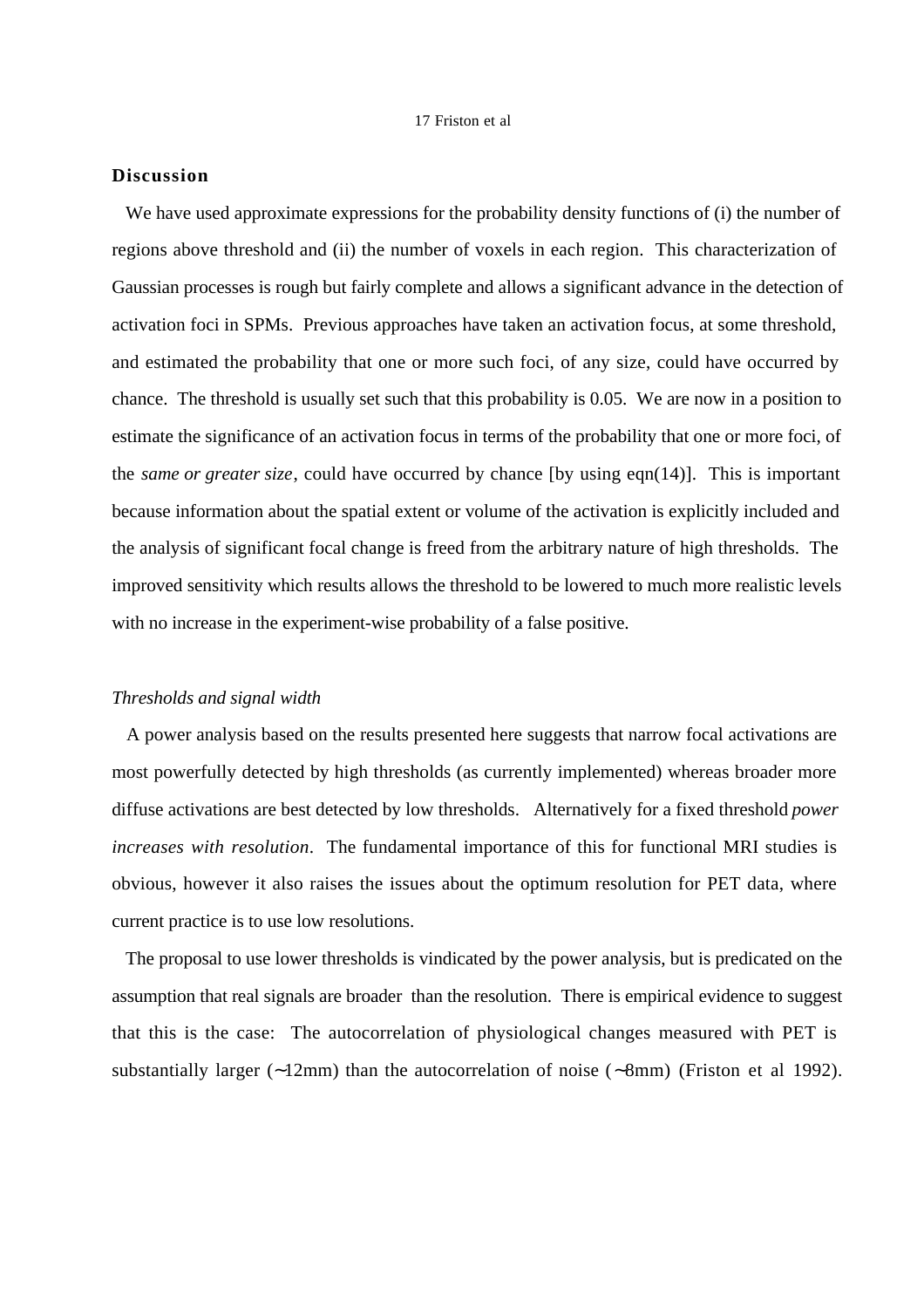Future work by Siegmund and Worsley will attempt to resolve this 'dependency on assumptions', by searching over tuning parameters (like smoothing) as well as voxels.

 It should be noted that the apparent volume of activation in an SPM is not the real volume of activated cerebral tissue. Furthermore one must also be aware that small but intense physiological activations will be subject to partial volume effects.

 We re-iterate that the topography of activation foci has been analyzed only with respect to size. There are other features (shape, symmetrical distribution etc.) which may render a particular focus, or set of foci, sufficiently improbable that they can be accepted as real. The scope of analyses which could be brought to bear on statistical parametric maps is clearly extensive. The results presented have, of course, many other potential applications, which will be pursued in subsequent publications. The expressions presented are approximations (usually exact in the limit of high thresholds). It is possible that more exact expressions may become available in the next year or two, or at least other approximate answers should appear to substantiate or supersede the present ones. In the interim the results presented here appear to perform well enough to justify practical application.

 We have deliberately not limited the analysis or simulations to three dimensional processes because the results are applicable in any dimension. Although we envisage such an approach being applied to three dimensional SPMs there are other important applications. For example in the assessment of peri-stimulus-joint-histograms, obtained from multi-unit electrode recording data, the problem is to assess the significance of conjoint unit activity at some temporal distance from stimulus onset. This problem can be formulated in terms of a smooth 1-dimensional Gaussian process and can be addressed using the equations presented above. At the other extreme, functional or dynamic magnetic resonance imaging (MRI) studies of the hemodynamic response to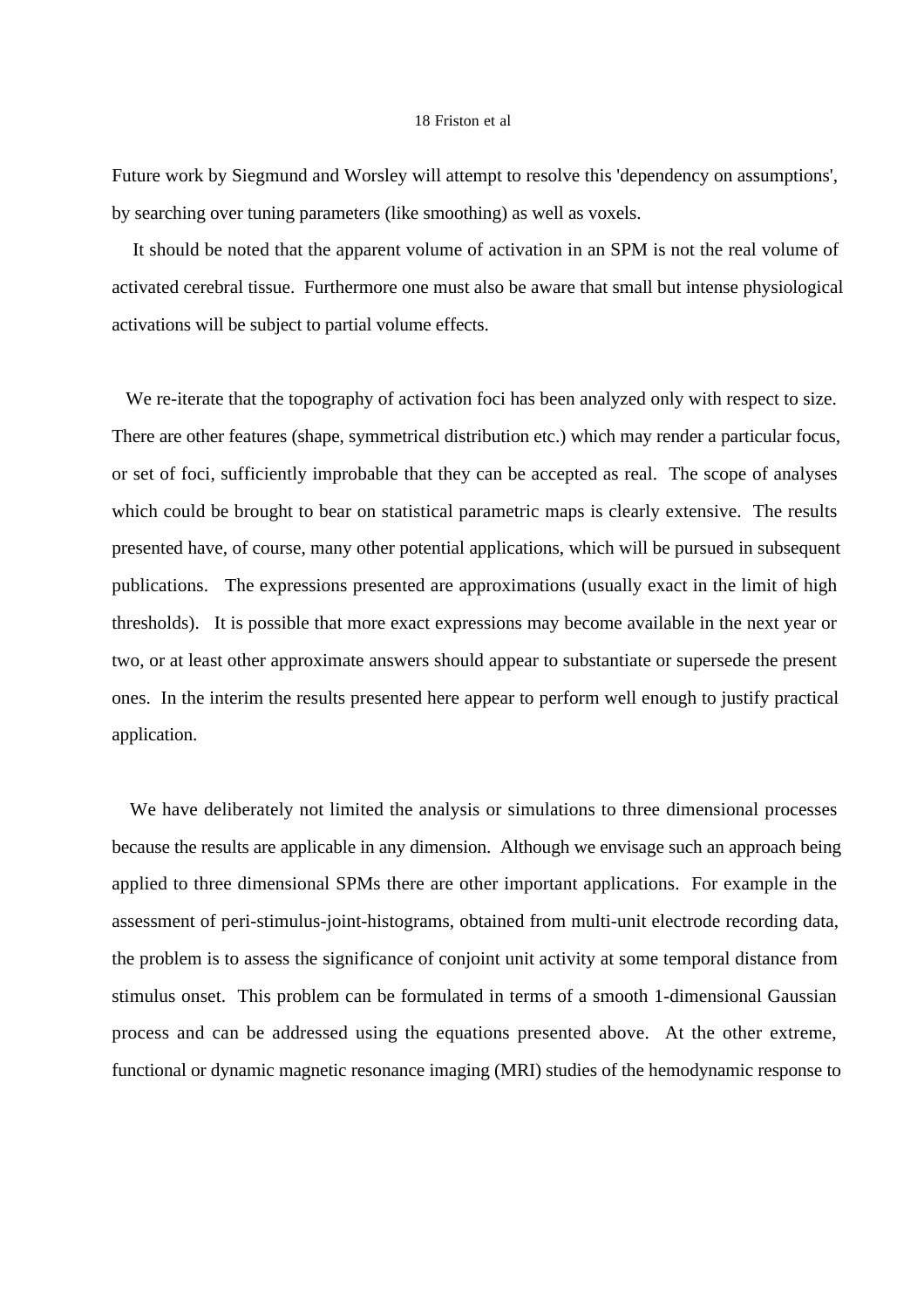a repeating stimulus can be assessed using SPMs which are also a function of time from stimulus onset (e.g. an SPM of the cross-correlation function between the functional MRI signal and some time-dependent sensorimotor or cognitive parameter). In this instance an SPM is computed at a series of temporal offsets from the start of stimulation. Because the repeat time of scans is typically less than the hemodynamic time constants there is an effective *temporal point spread function* which introduces smoothness in the time domain. A time series of SPMs constitutes a 4dimensional SPM which could be modeled as a 4-dimensional Gaussian process according to the expressions presented here.

# **Acknowledgments**

Part of this work was undertaken while KJF was funded by the Wellcome Trust.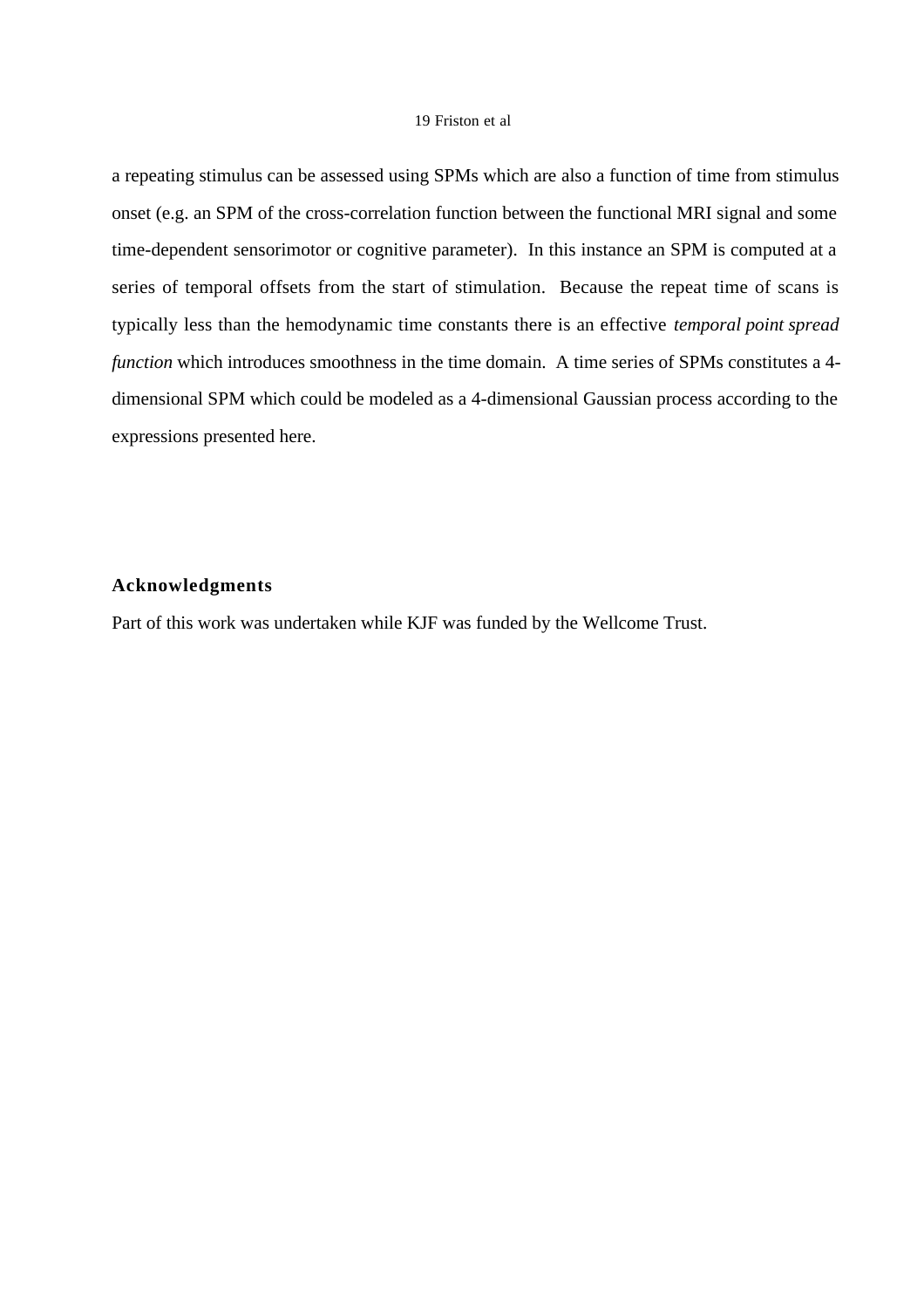# **References**

Adler RJ & Hasofer AM (1981) The geometry of random fields. Wiley, New York.

Belyaev Yu K (1972) Point processes and first passage problems. Proceedings of the sixth Berkeley Symposium on Mathematical Statistics and Probability 2:1 - 17 University of California at Berkeley

Friston KJ Frith CD Liddle PF Dolan RJ Lammertsma AA & Frackowiak RSJ (1990) The relationship between global and local changes in PET scans J. Cereb. Blood Flow Metab. 10:458-466

Friston, K.J Frith, C.D Liddle, P.F and Frackowiak, R.S.J. (1991) Comparing functional (PET) images: The assessment of significant change. J. Cereb. Blood Flow Metab. 11:690-699.

Friston KJ Jezzard P Frackowiak RSJ & Turner R (1993) Characterizing focal and distributed physiological changes with MRI and PET. In Functional MRI of the Brain, Society of Magnetic Resonance in Medicine, Berkely CA p207-216

Friston KJ, Frith CD, Passingham RE, Dolan RJ, Liddle PF & Frackowiak RSJ (1992) Entropy and cortical activity: Information theory and PET findings. Cerebral Cortex 2:259-267 Hasofer AM (1978) Upcrossings of random fields. Suppl. Adv Appl. Prob. 10:14-21

Nosko VP (1969a) Local structure of Gaussian random fields in the vicinity of high level shines. Soviet Mathematics Doklady, 10:1481-1484

Nosko VP (1969b) The characteristics of excursions of Gaussian homogeneous random fields above a high level. Proceedings of the USSR-Japan Symposium on Probability (Harbarovsk, 1969) Novosibirak, 216-222

Nosko VP (1970) On shines of Gaussian random fields (in Russian) Vestnik Moscov. Univ. Ser. I Mat. Meh., 1970:18-22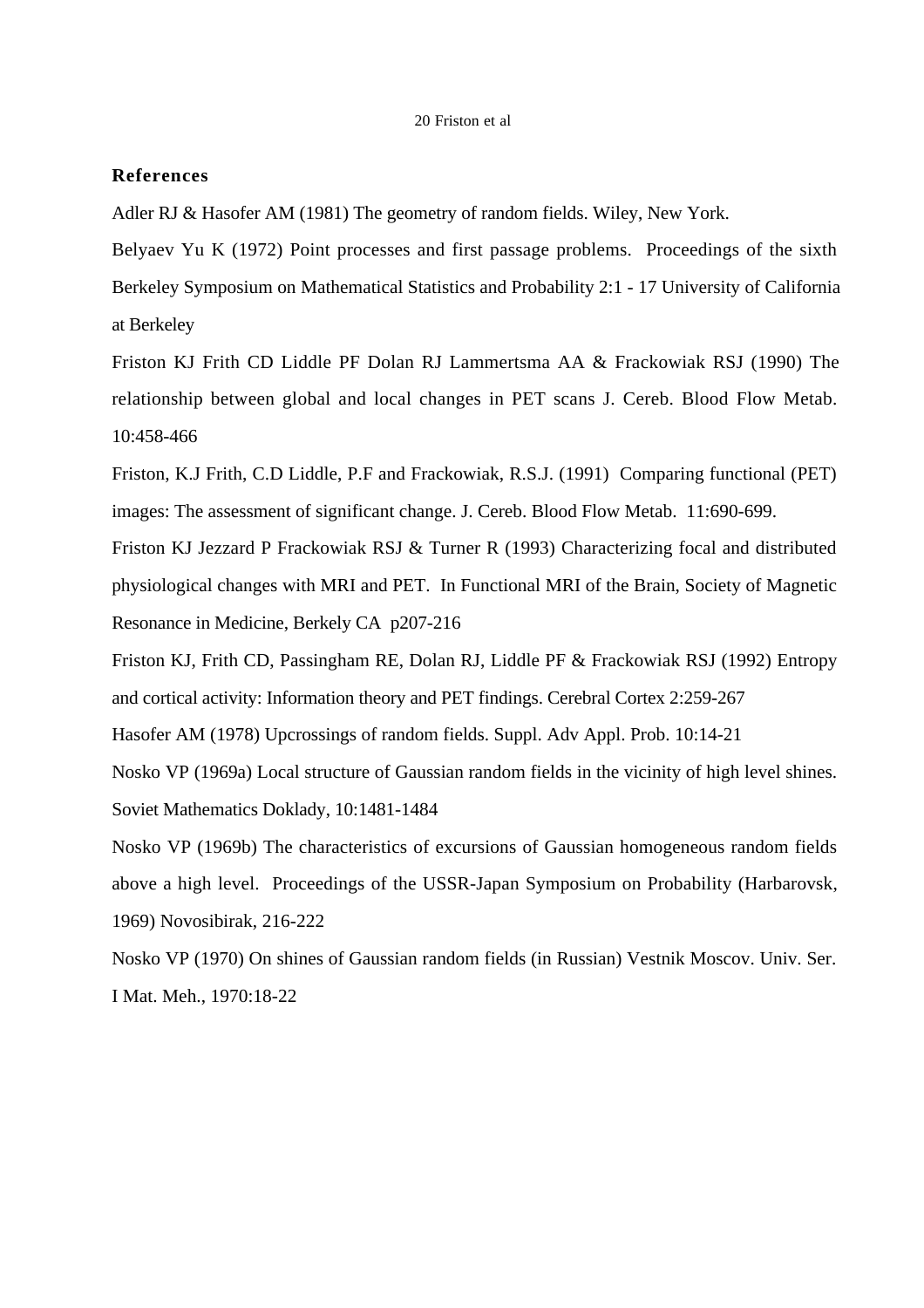Poline JB & Mazoyer BM (1993) Analysis of individual positron emission tomography activation maps by detection of high signal-to-noise-ratio pixel clusters. J. Cereb. Blood. Flow Metab. 13:425-437

Roland PE, Levin B, Kawashima R and Ackerman S (1993) Three dimensional analysis of clustered voxels in 15O-Butanol brain activation images. Human Brain Mapping 1:3-19 Worsley KJ Evans AC Marrett S & Neelin P (1992) A three-dimensional statistical analysis for rCBF activation studies in human brain. J. Cereb. Blood. Flow Metab. 12:900-918 Worsley KJ (1994) Local Maxima and the expected Euler characteristic of excursion sets of 2, F and t fields. Advances Appl. Prob. in press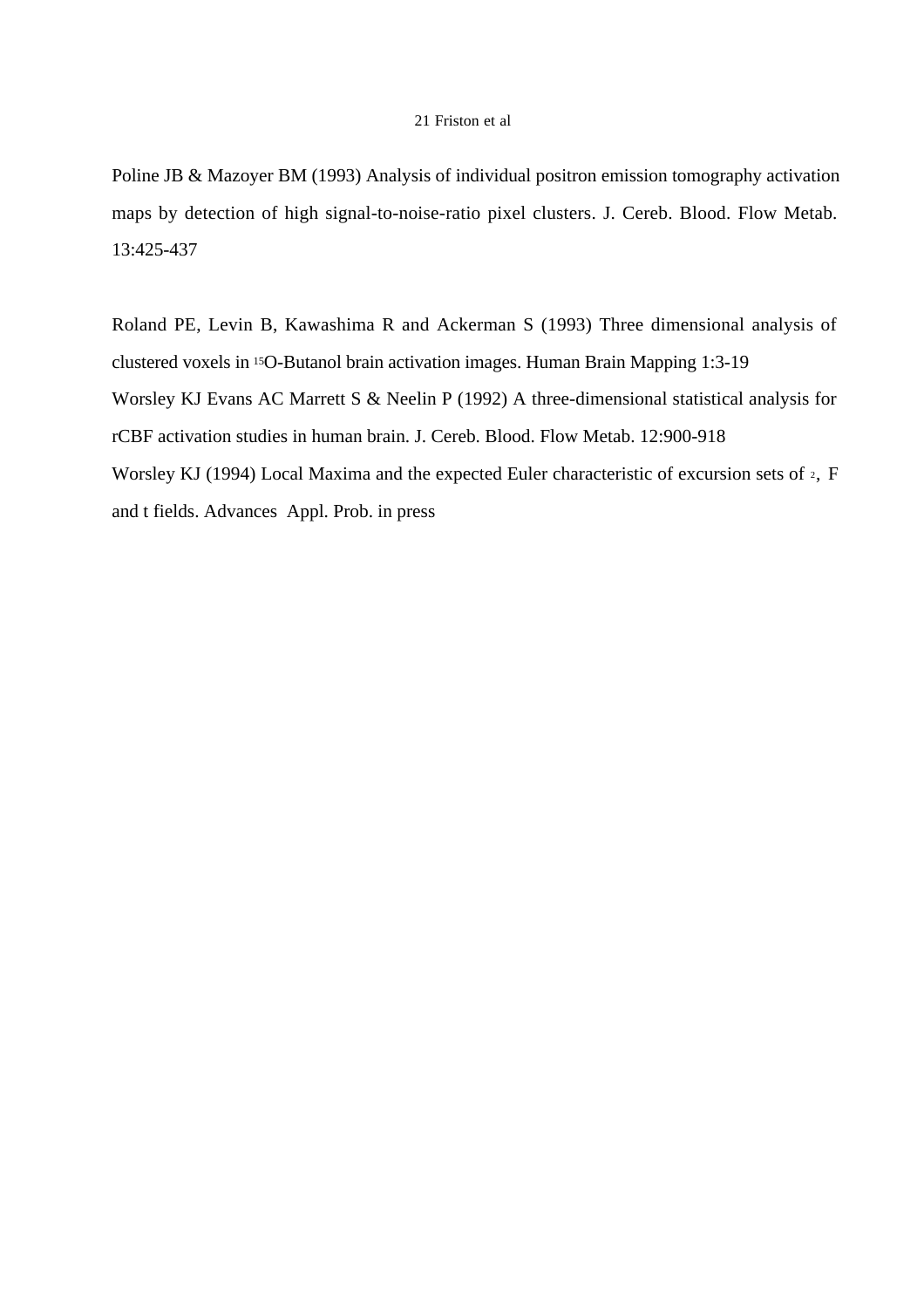# **Table 1**

#### **Title: A Table of critical sizes k**

A small table of approximate critical values  $k_{\alpha}$  of k, the number of voxels in a suprathreshold cluster, chosen such that  $P(n_{max} \ge k) \approx \alpha$ . where  $n_{max}$  is the number of voxels in the largest cluster. These values are specific to the tabulated threshold (*u*), resolution (FWHM), search volume (*S*) and dimensionality (*D*). They are provided as a reference for those who wish to reproduce our calculations.

## **Legends for figures**

## *Figure 1*

Graphical illustration of how the Nosko result for the  $E{n}$  - the expectation of *n* (spatial extent of a region in voxels) fails at low thresholds. The over-estimation is relative to  $E\{n\}$  as defined in eqn(5). The relationship presented here does not depend on dimensionality, search volume or smoothness.

## *Figure 2*

 Iso-probability contours calculated according to eqn(14) which give the relationship between the threshold  $(u)$  and the number of voxels  $(x)$  an activation focus should contain to maintain a certain level of "probability". More strictly  $P(n_{max} \ge k)$  (the chance probability of obtaining one or more regions of at least *k* voxels) has been calculated over a range of voxels and thresholds and contoured at 4 levels  $(0.1, 0.05, 0.01, 0.001)$ . In this example *S* (volume) = 128<sup>2</sup>, FWHM  $(smoothness) = 9.42, D (dimensionality) = 2.$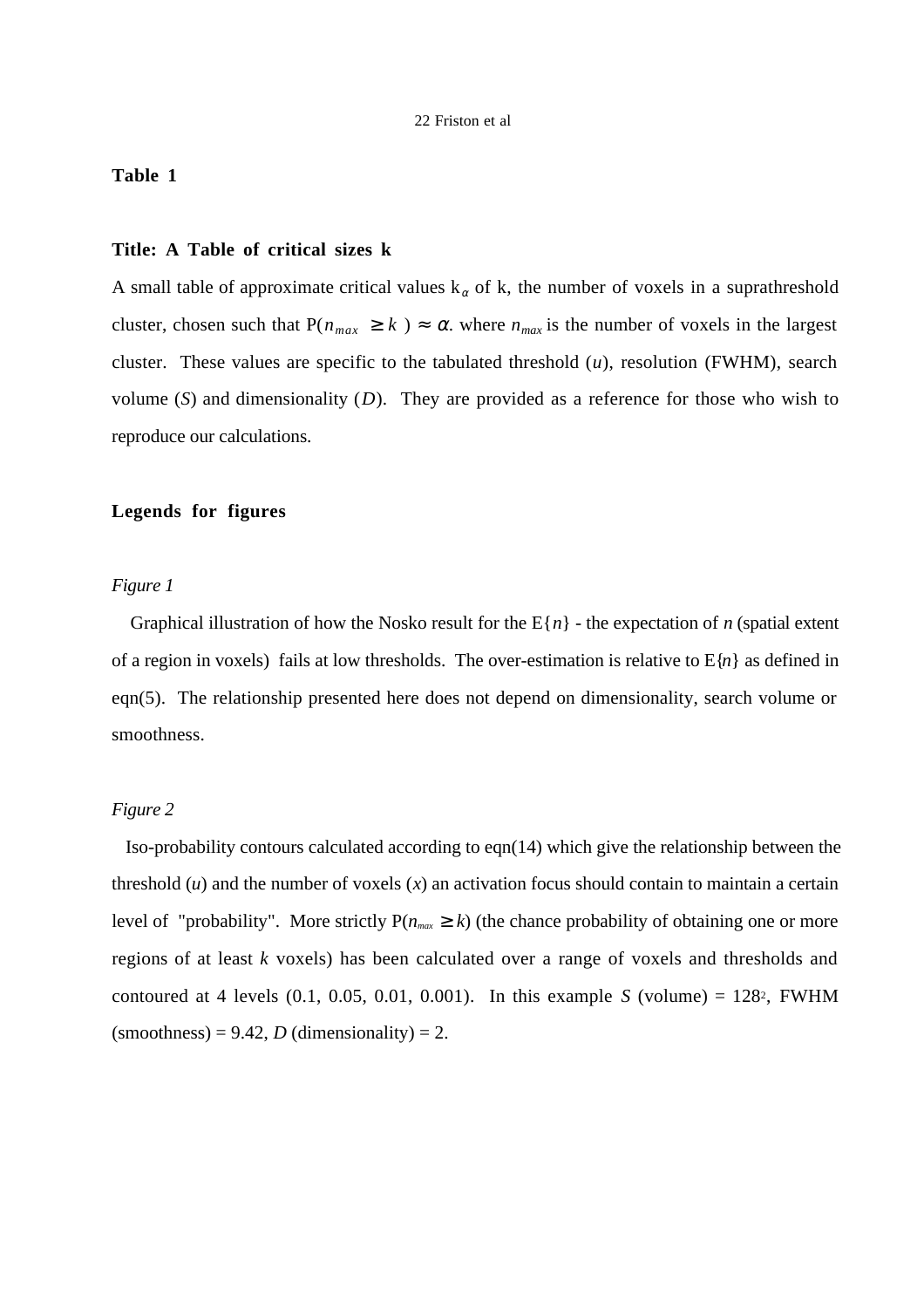# *Figure 3*

 2 dimensional plot of the power as a function of threshold (*u*) and the width of a signal (*f*) expressed in units of the SPM's smoothness (*W*). The key think to note here is the marked dissociation between the optimum thresholds (thresholds which maximize power) at high and low signal widths (*f*).

## *Figure 4*

 Empirically (dotted lines) and theoretically (solid lines) determined probability density functions for (i) the number of regions (*m*) per realization - top left, (ii) the number of voxels per region (*n*) - top right, (iii) and  $P(n_{max} \ge k)$  the probability that the largest region, per realization, has *k* or more voxels - bottom left.

In this 1-dimensional simulation FWHM (smoothness) = 9.4,  $u$  (threshold) = 2.8 and *S* (volume) = 4096. The empirical estimates are from 10000 realizations. The most marked failure in these 1-dimensional simulations was an over-estimation of the probability of getting a large region by chance. This failure is in the conservative direction.

# *Figure 5*

 As for Figure 2 but using 2-dimensional processes. FWHM (smoothness) = 9.2, *u* (threshold) = 2.58 and *S* (volume) = 256 x 256. The empirical estimates are from 10000 realizations. The agreement between the empirical and theoretical values for  $P(n_{max} \ge k)$  is remarkably good, particularly at large regions sizes (empirical - dotted lines, theoretical - solid lines).

# *Figure 6*